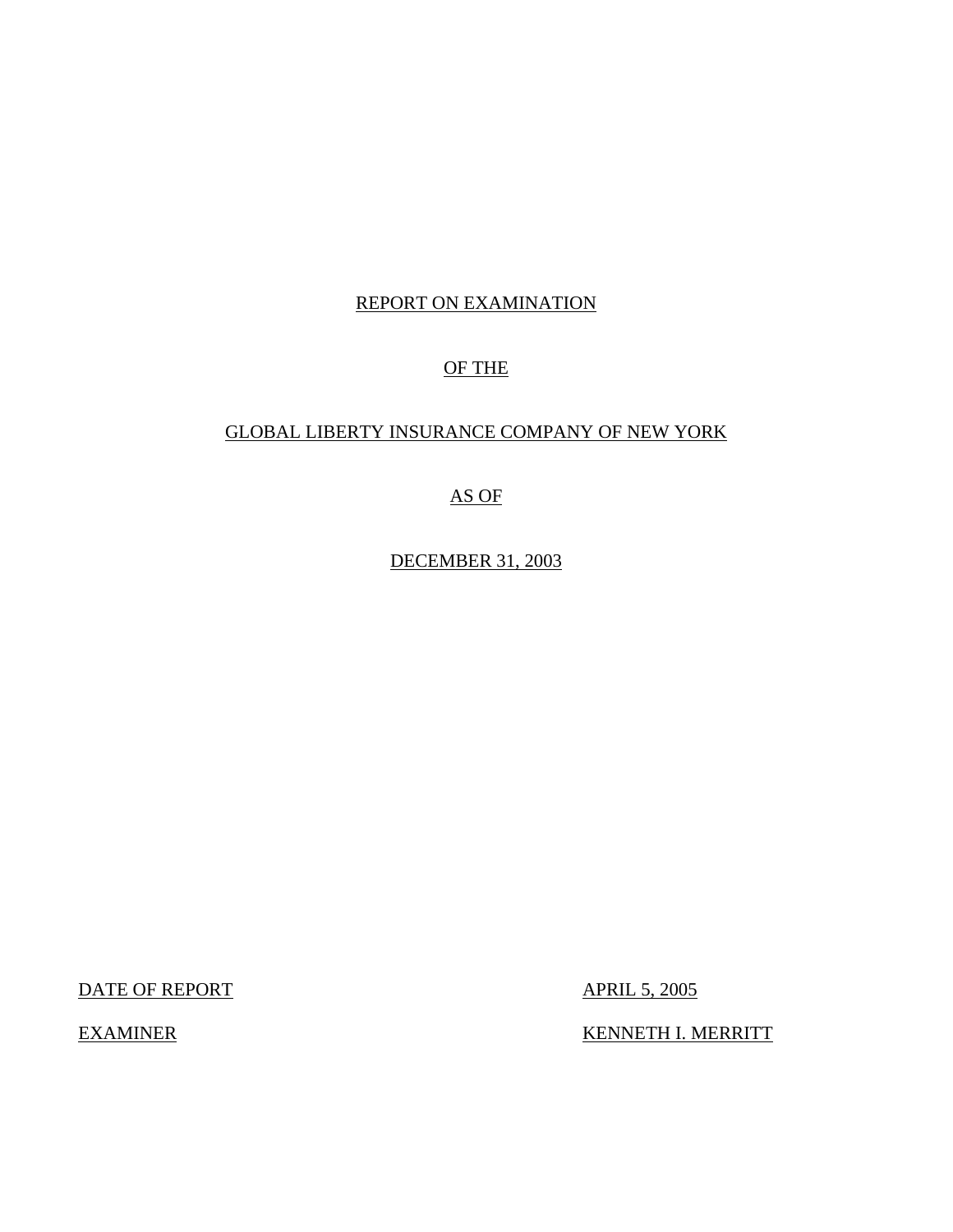# TABLE OF CONTENTS

| <b>ITEM NO.</b>                                                                                                                                                                                                                  | PAGE NO.                                                        |
|----------------------------------------------------------------------------------------------------------------------------------------------------------------------------------------------------------------------------------|-----------------------------------------------------------------|
| Scope of examination<br>1.                                                                                                                                                                                                       | $\overline{2}$                                                  |
| 2.<br><b>Description of Company</b>                                                                                                                                                                                              | $\overline{2}$                                                  |
| Management<br>A.<br><b>B.</b><br>Territory and plan of operation<br>Reinsurance<br>C.<br>Holding company system<br>D.<br><b>Abandoned Property Law</b><br>Ε.<br>Significant operating ratios<br>F.<br>Accounts and records<br>G. | $\overline{c}$<br>$\boldsymbol{7}$<br>8<br>10<br>12<br>13<br>13 |
| Financial statements<br>3.                                                                                                                                                                                                       | 16                                                              |
| <b>Balance</b> sheet<br>A<br><b>B.</b><br>Underwriting and investment exhibit                                                                                                                                                    | 16<br>18                                                        |
| Losses and loss adjustment expenses<br>4.                                                                                                                                                                                        | 19                                                              |
| Market conduct activities<br>5.                                                                                                                                                                                                  | 20                                                              |
| Compliance with prior report on examination<br>6.                                                                                                                                                                                | 20                                                              |
| 7.<br>Summary of comments and recommendations                                                                                                                                                                                    | 21                                                              |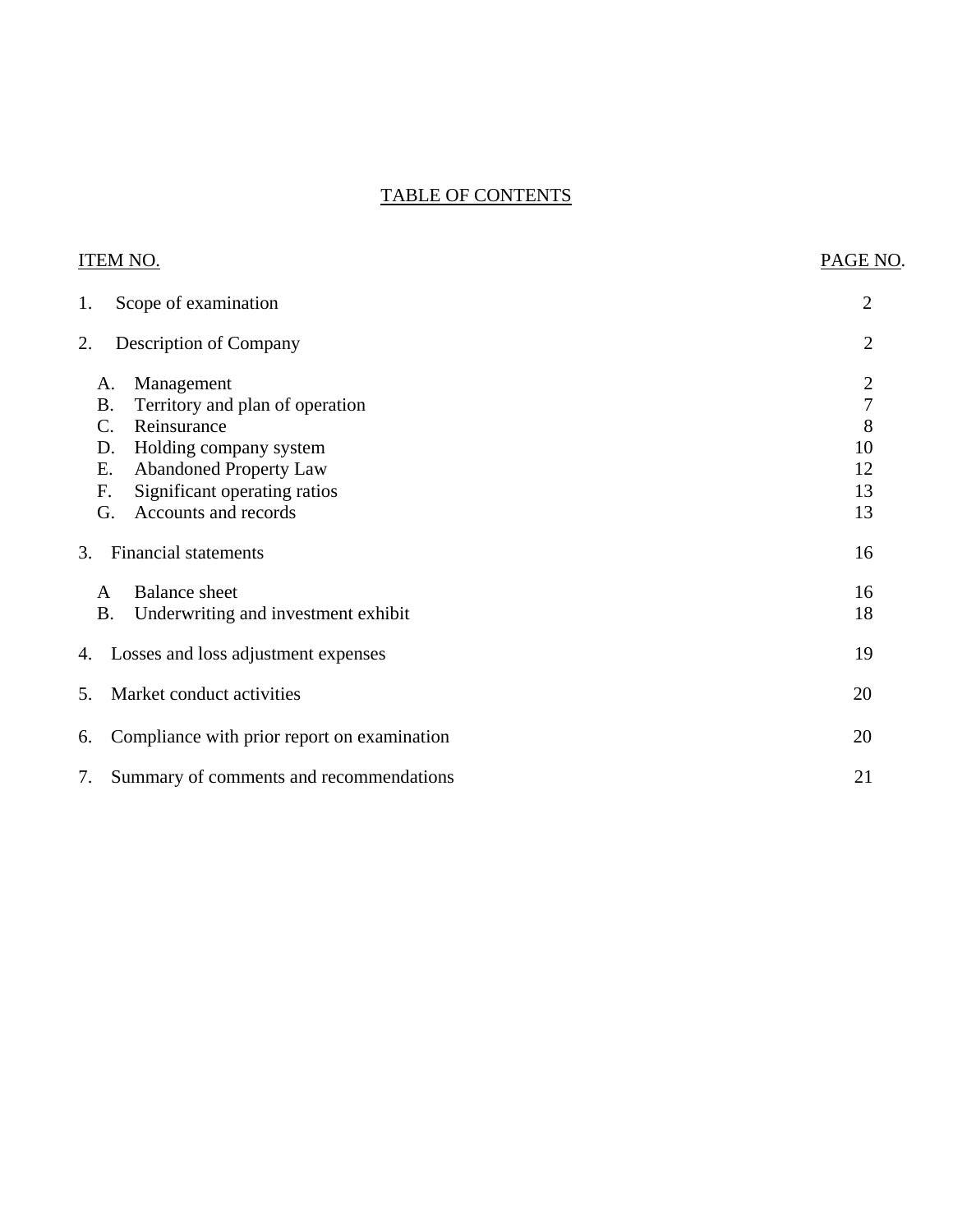

STATE OF NEW YORK INSURANCE DEPARTMENT 25 BEAVER STREET NEW YORK, NEW YORK 10004

April 5, 2005

Honorable Howard Mills Acting Superintendent of Insurance Albany, New York 12257

Sir:

Pursuant to the requirements of the New York Insurance Law, and in compliance with the instructions contained in Appointment Number 22210 dated April 19, 2004 attached hereto, I have made an examination into the condition and affairs of Global Liberty Insurance Company of New York as of December 31, 2003, and submit the following report thereon.

Wherever the designations "the Company" or "Global Liberty" appear herein without qualification, they should be understood to indicate Global Liberty Insurance Company of New York.

Wherever the term "Department" appears herein without qualification, it should be understood to mean the New York Insurance Department.

The examination was conducted at the Company's administrative offices located at 34-13 Steinway Street, Astoria, New York 11101 and 131 East Ames Court, Plainview, New York 11803.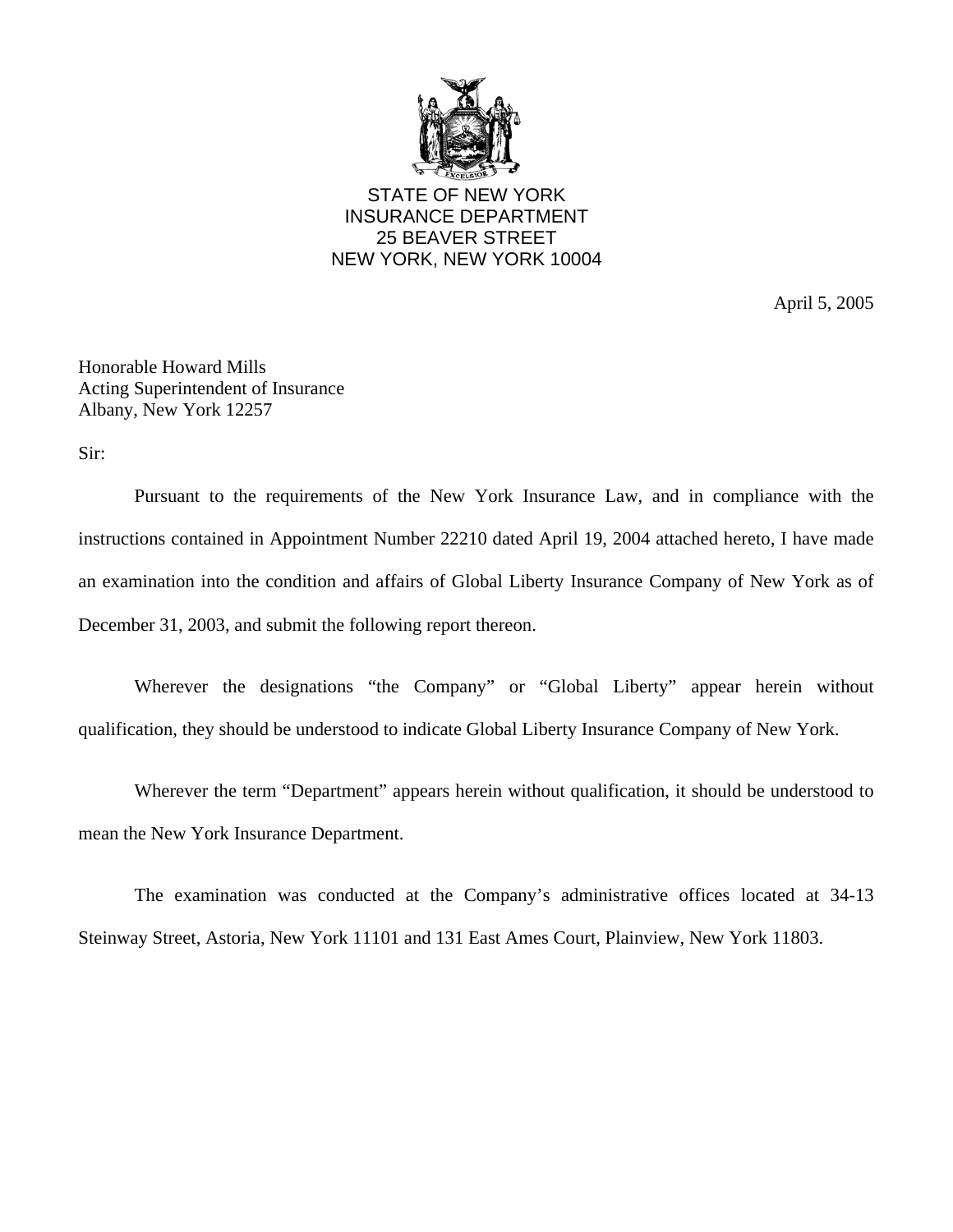## 1. **SCOPE OF EXAMINATION**

<span id="page-3-0"></span>This is the first financial examination of the Company after the examination on organization, which was conducted as of September 13, 2000. This examination covered the period from September 14, 2000 through December 31, 2003. Transactions occurring subsequent to this period were reviewed where deemed appropriate by the examiner.

The examination comprised a complete verification of assets and liabilities as of December 31, 2003. The examination included a review of income, disbursements and company records deemed necessary to accomplish such analysis or verification and utilized, to the extent considered appropriate, work performed by the Company's independent public accountants. A review or audit was also made of the following items as called for in the Examiners Handbook of the National Association of Insurance Commissioners:

> History of Company Management and control Corporate records Fidelity bond and other insurance Territory and plan of operation Growth of Company Business in force by states Loss experience Reinsurance Accounts and records Financial statements

#### **2. DESCRIPTION OF COMPANY**

### A. Management

The Company was incorporated under the laws of the State of New York on June 5, 1999, under the name American Horizon Insurance Company of New York ("American Horizon of NY"). Concurrent with American Horizon Insurance Company of Illinois ("Parent Company") undergoing a liquidation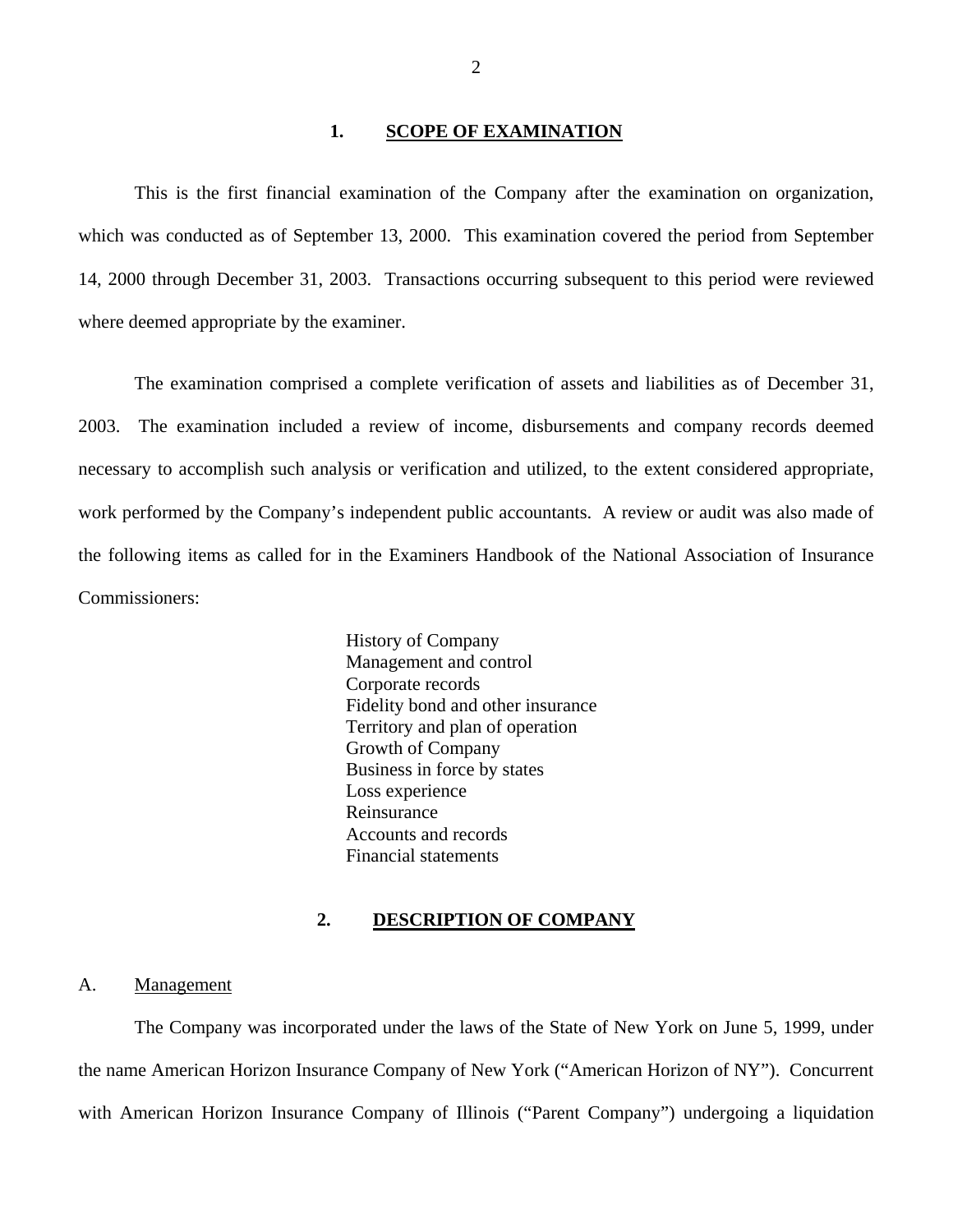order by the State of Illinois. This Department approved, effective January 27, 2003, the parent company's sale of American Horizon of NY to Mr. Hossni Elhelbawi, an individual licensed as a New York insurance broker. Thereafter, the Company was renamed Global Liberty Insurance Company of New York pursuant to a charter amendment approved by the Department effective February 21, 2003. The Company existed as an unlicensed shell insurer that had not previously written business until its acquisition by the current ownership. The Company became licensed on February 21, 2003 and commenced writing business on March 1, 2003. The Company has an exclusive managing general agency arrangement with Anchor Group Inc., a New York licensed insurance brokerage that is wholly owned by Mr. Elhelbawi, which is more fully discussed in Item 2D of this report.

Capital paid in is \$1,000,000 consisting of 1,000,000 shares of common stock at \$1 par value per share. However, the Company's charter calls for capital stock in the amount of \$700,000 comprising of 700,000 shares of common stock \$1 par value per share. Based on the \$300,000 increase to the capital stock account, it was noted that management failed to file with the Department for prior approval an amendment to the Company's charter, as required pursuant to Section 1206 of the New York Insurance Law.

Management subsequently filed a proposed charter amendment in July 2004, increasing the Company's capital stock from \$1 million to \$2 million, consisting of 2 million shares at \$1 par value per share. This submission's approval is pending by the Department.

Until a final decision is made by the Department regarding the Company's current \$2 million capital stock proposal, the following recommendations are hereby made as of this examination report:

It is recommended that management comply with Section 1206 of the New York Insurance Law by filing with the Department an amended charter reflecting an increase to the Company's capital stock from \$700,000 to \$1,000,000.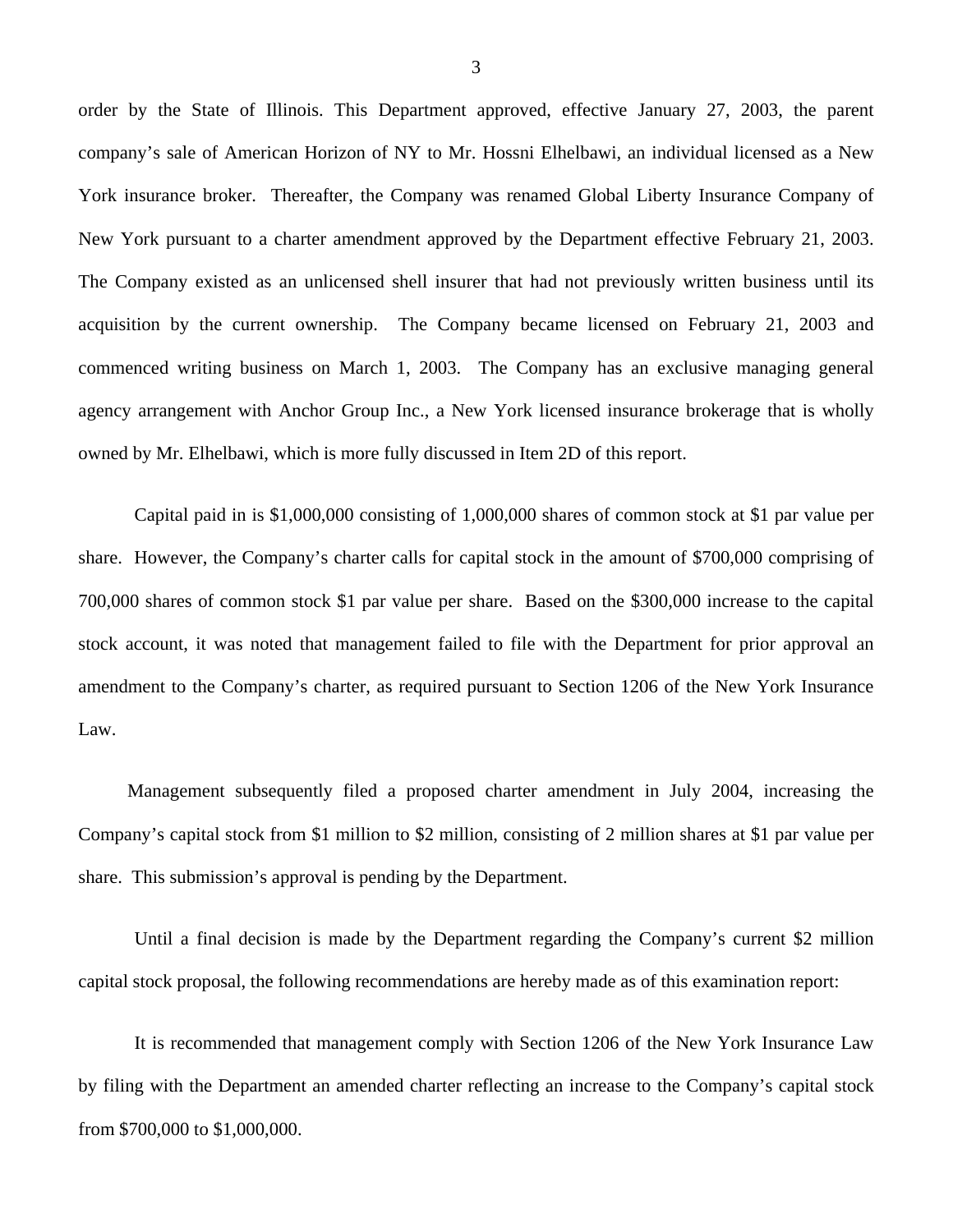It is also recommended that management comply with Section 1206 of the New York Insurance Law, which requires that the Company file any proposed charter amendments for this Department's approval prior to its implementation.

In November 2004, the management relocated the Company's home office from Astoria, NY to Plainview, NY. Management amended the Company's charter to reflect Nassau County as the new statutory home office.

Gross paid in and contributed surplus is \$2,063,844. Below is a summary of changes in gross paid in and contributed surplus commencing from its initial capitalization occurring as of January 22, 2002 through the 2003 current examination date:

| Year              | Description                                     | Amount      |
|-------------------|-------------------------------------------------|-------------|
| January 27, 2002  | Beginning gross paid in and contributed surplus | \$463,844   |
| December 22, 2003 | Surplus contribution                            | 1,600,000   |
| December 31, 2003 | Ending gross paid in and contributed surplus    | \$2,063,844 |

The Company was initially capitalized by Mr. Elhelbawi through Anchor Holdings Group Inc. (formerly A & S Transportation Writer, Inc.) with \$1,163,844. This amount comprised capital stock and paid in and contributed surplus of \$700,000 and \$463,844, respectively. In December 2003, as more fully discussed in Item 2D of this report, Michael Camilleri, a board member contributed \$1.6 million to the Company's gross paid in capital in exchange for 51% of Mr. Elhelbawi's interest in the Company. This transaction occurred without the Department's prior approval in violation of Section 1506 of the New York Insurance Law.

Pursuant to the Company's charter and by-laws, management of the Company is vested in a board of directors consisting of not less than thirteen nor more than twenty-one members. At December 31, 2003, the board of directors was comprised of the following thirteen members: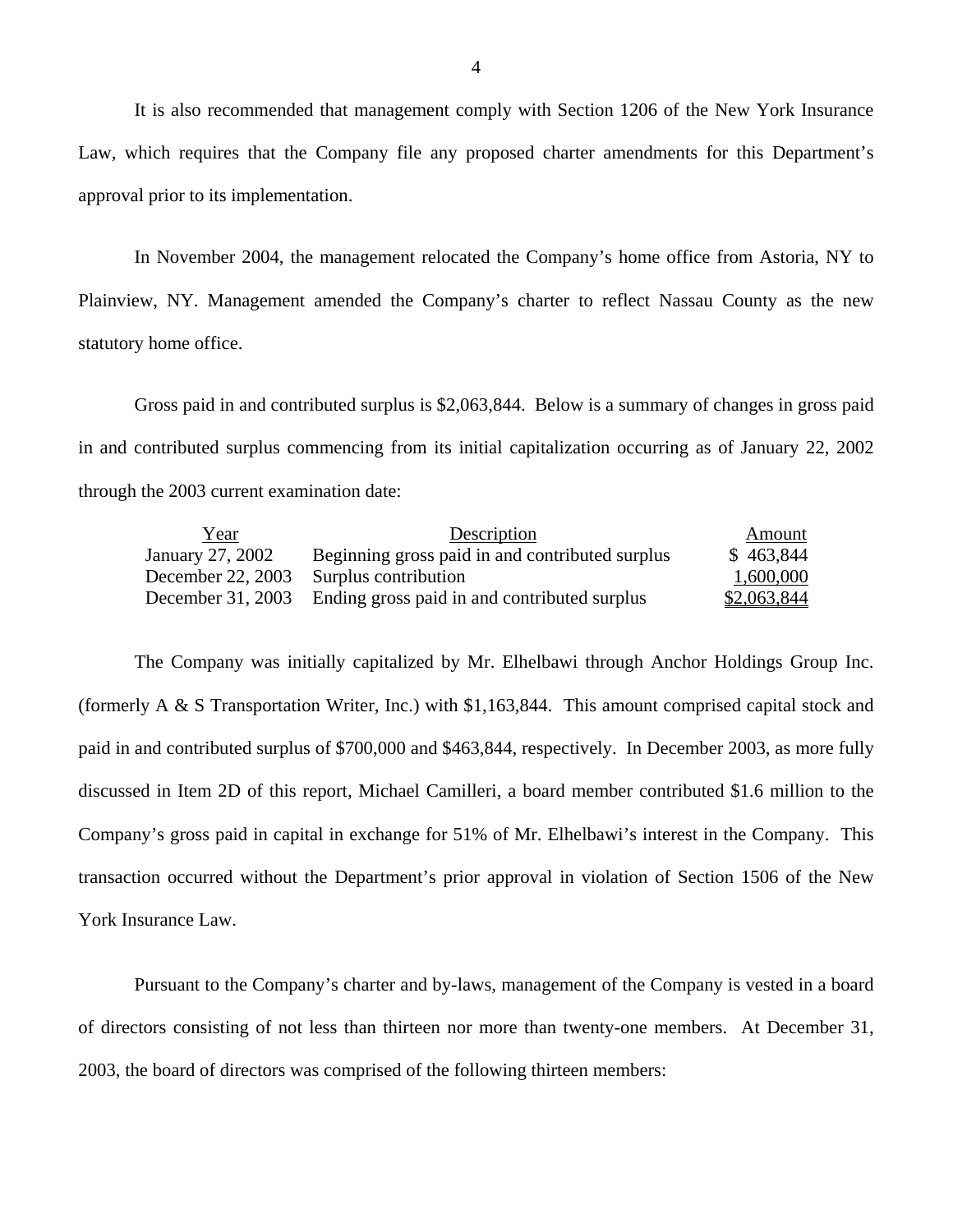Name and Residence

Moshen Badran Fresh Meadows, NY

Reginald E. Beane Coral Springs, FL

Rene M. Cambert Miami Lakes, FL

Michael Camilleri Boca Raton, FL

Ahmed Elhelbawi Kingwood, TX

Hossni Elhelbawi Nesconset, NY

Lisa Elhelbawi Nesconset, NY

Luis M. Espinosa Miami Lakes, FL

Anthony Grippa Boca Raton, FL

Vanessa May Palm Beach Gardens, FL

Angela Osan Woodside, NY

John Pittas Astoria, NY

John Valko Palm Beach Gardens, FL Principal Business Affiliation

Vice-President, Goodwill Industries

President, First Commercial Insurance Company

Treasurer, First Commercial Insurance Company

General Counsel, First Commercial Insurance Company

Private Pilot, Anchor Air

President, Global Liberty Insurance Company of NY

Housewife

Secretary, First Commercial Insurance Company

Actuary, Preferred Insurance Capital Consultants

Chief Executive Officer, Adelphia Medical Billing

Treasurer, Global Liberty Insurance Company of NY

Attorney, Self-employed

Treasurer, Newport Star Reinsurance Company

The Company's charter and by-laws require the board of directors to meet immediately following the annual meeting of the shareholders of the Company to be held on the second Tuesday in April of each year, or, if a legal holiday, the next succeeding business day. In addition to its annual meeting, the board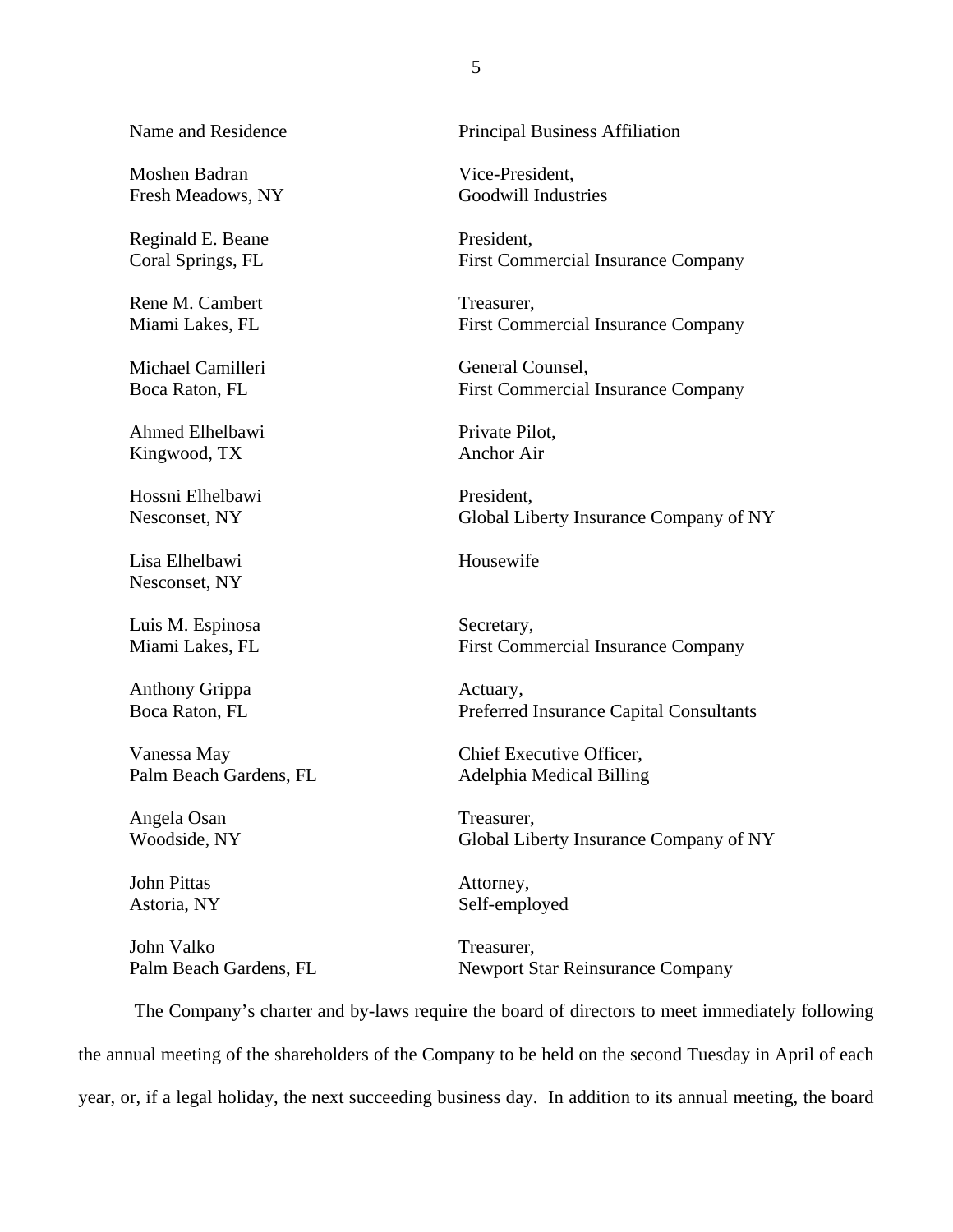is required to hold at least three regularly scheduled quarterly meetings each year, none of which may take place during the quarter in which the annual meeting is held.

A review of the minutes revealed that the board of directors failed to hold the scheduled annual meetings in April, as well as the third quarter meetings as indicated above.

It is recommended that the board of directors hold their scheduled annual and interim meetings as called for in the Company's charter and by-laws.

A review of the minutes revealed that the directors did not approve the Company's investment transactions, as required pursuant to Section 1411(a) of the New York Insurance Law.

It is recommended that the board of directors comply with Section 1411(a) of the New York Insurance Law by approving all Company investment decisions.

As of December 31, 2003, the following individuals represented the principal officers of the Company:

#### Name Title

Hossni Elhelbawi Angela Osan

President Secretary and Treasurer

Other than the above Company officers, there are no other Company employees.

#### Conflict of Interest Policy

The Company's by-laws provide for a conflict of interest policy for adherence to by Company directors, officers and employees. It was noted that management did not maintain on file signed conflict of interest statements for all Company directors.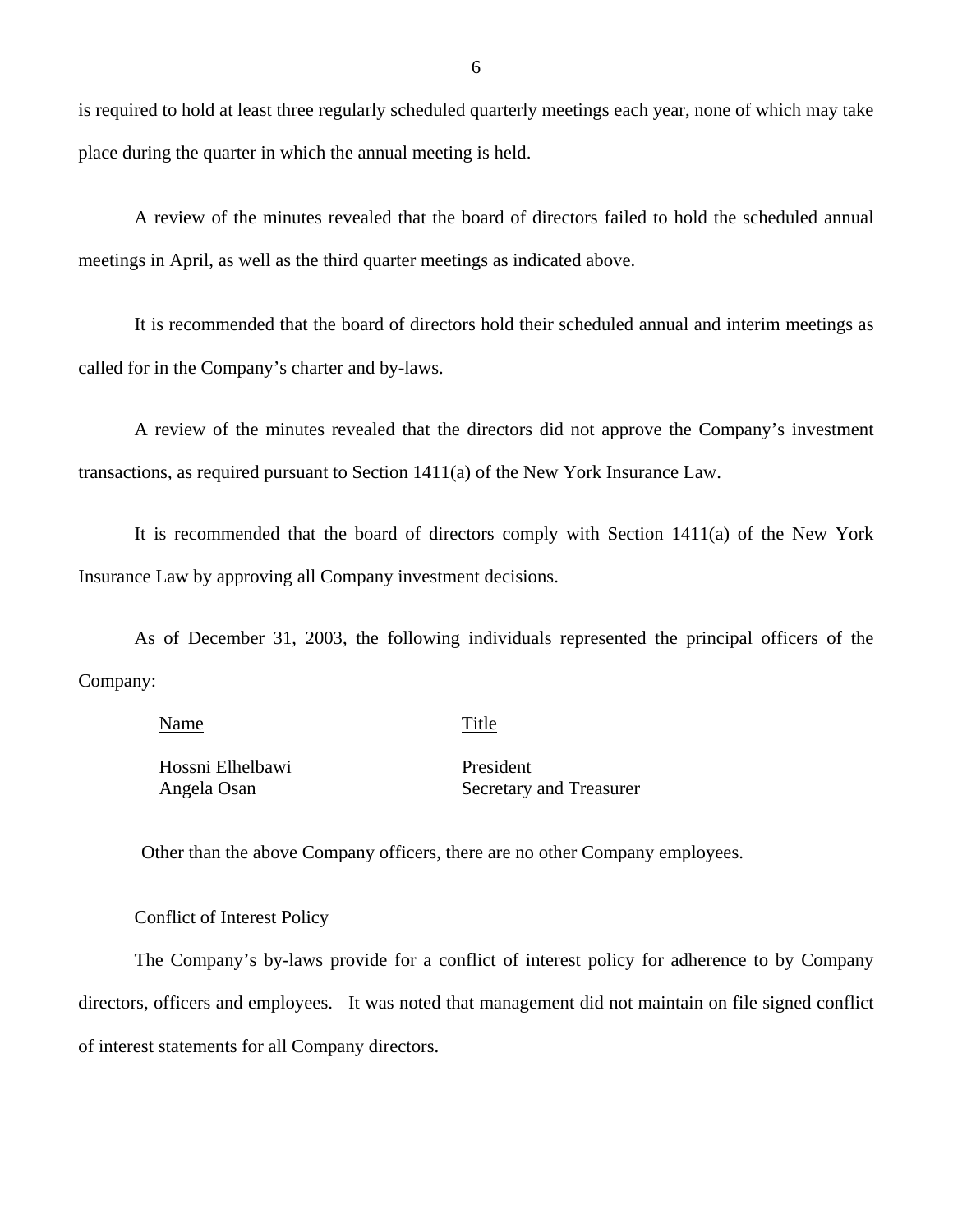<span id="page-8-0"></span>It is recommended that management ensure that signed conflict of interest statements are received and maintained on file for all officers and board of directors of the Company.

It was also noted that management did not provide any documentation of written procedures for the enforcement and implementation of the Company's conflict of interest policy.

It is recommended that the Company establish written procedures for enforcing its conflict of interest policy and which permit the board of directors to properly oversee and handle any conflicts disclosed. The board shall maintain complete minutes of its proceedings on such matters.

## B. Territory and Plan of Operation

As of December 31, 2003, the Company was licensed to write business in New York only.

As of the examination date, the Company was authorized to transact the kinds of insurance as defined in the following numbered paragraphs of Section 1113(a) of the New York Insurance Law:

| Paragraph | Line of Business                           |
|-----------|--------------------------------------------|
| 13        | Personal injury liability                  |
| 14        | Property damage liability                  |
| 19        | Motor vehicle and aircraft physical damage |

Based on the lines of business for which the Company is licensed and the Company's current capital structure, and pursuant to the requirements of Articles 13 and 41 of the New York Insurance Law, the Company is required to maintain a minimum surplus to policyholders in the amount of \$700,000.

The Company wrote total New York direct premiums of \$1,698,170 during the period under examination.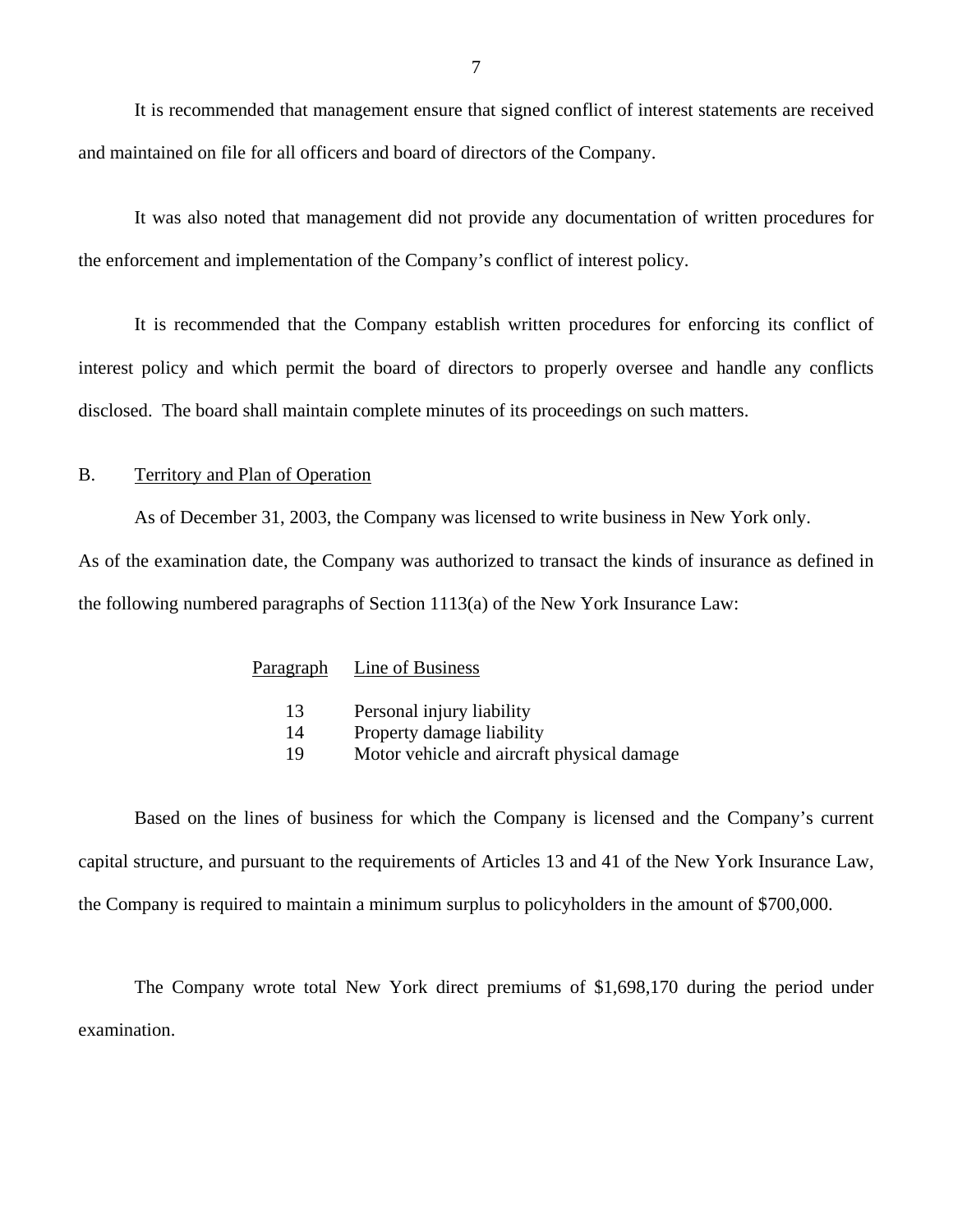<span id="page-9-0"></span>Global Liberty writes commercial automobile liability and physical damage insurance (livery car insurance) on "black and silver" cars and limousines in the New York City boroughs and upstate New York State regions. The Company utilizes a sub-agency network of agents and brokers appointed through the Company's exclusive managing general agent, Anchor Group Inc. ("MGA"). A review of the MGA's licenses revealed that while it was licensed as a New York insurance agent pursuant to Section 2103 of the New York Insurance Law, the license was inactive. Additionally, a review of the Company's appointment of the MGA as its agent revealed that it failed to file a certificate of appointment within 30 days with the Department, pursuant to Section 2112 of the New York Insurance Law.

It is recommended that management comply with Section 2112 of the New York Insurance Law by filing with the Department the requisite certificate of appointment of the Company's appointed MGA.

C. Reinsurance

## Assumed

The Company does not assume any reinsurance business.

### Ceded

The Schedule F data as contained in the Company's filed annual statement was found to accurately reflect its reinsurance transactions.

The examiner reviewed all ceded reinsurance contracts in effect at December 31, 2003. The contracts all contained the required standard clauses including insolvency clauses meeting the requirements of Section 1308 of the New York Insurance Law.

The Company had the following ceded reinsurance program in effect at December 31, 2003: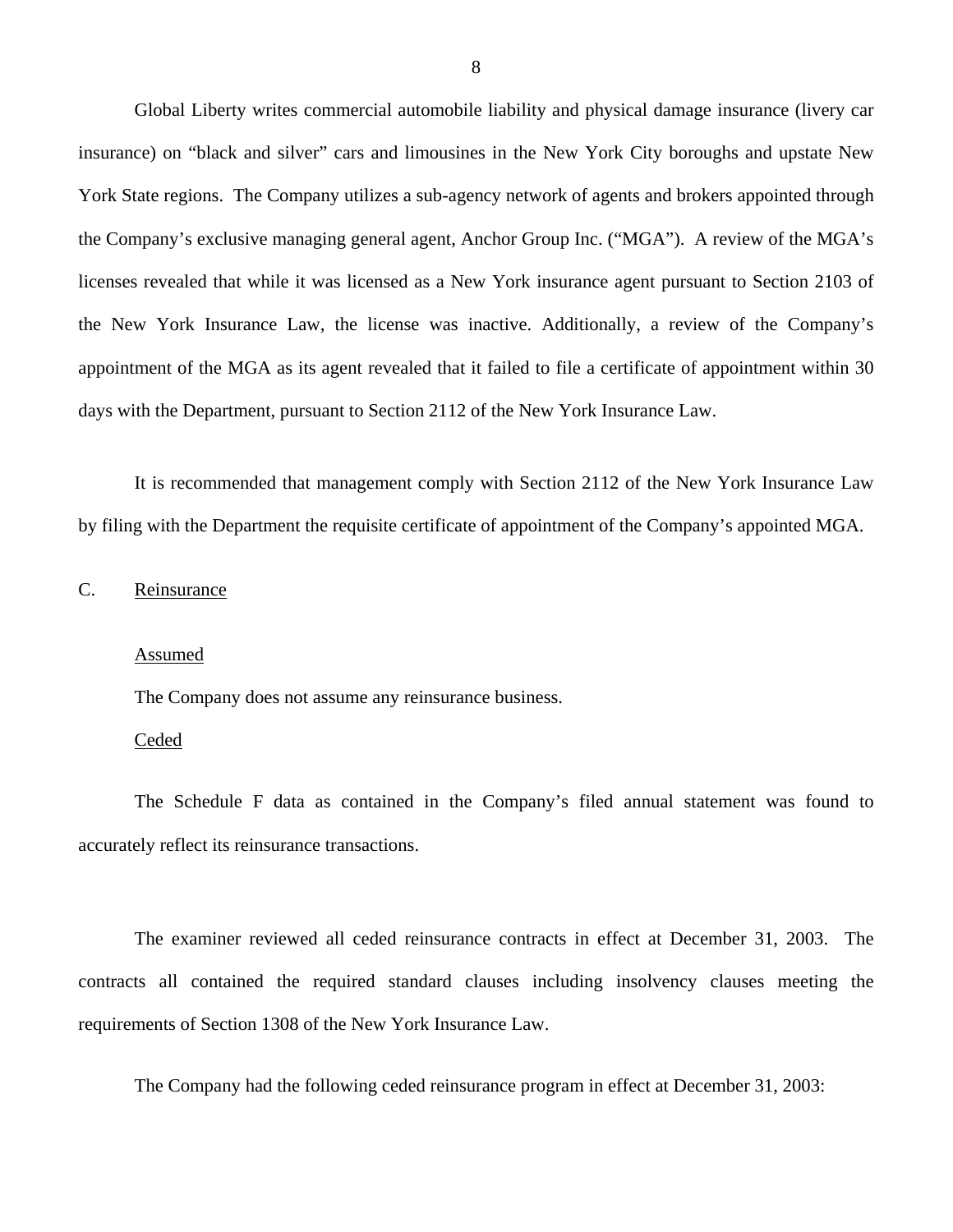| Type of treaty                      | Cession                                                                                                                                   |
|-------------------------------------|-------------------------------------------------------------------------------------------------------------------------------------------|
| Quota share<br>100% Unauthorized    | 50% of Company policies covering base<br>limits of \$25,000/\$50,000.                                                                     |
| Excess of Loss<br>100% Unauthorized | $$75,000$ Excess of \$25,000 per person and<br>\$250,000 excess of \$50,000 per occurrence.<br>\$100,000/\$300,000 combined single limit. |

The ceded reinsurance is 100% placed with an unauthorized insurer. All agreements were filed with the Department pursuant to Section 1308 at the New York Insurance Law.

## Unauthorized Reinsurance

Examination review indicated that the Company was a party to a trust agreement obtained pursuant to Department Regulation 114. It was noted that the assets in the trust account at the examination date did not support the credit taken by the Company in order reduce the provision for reinsurance. This appears to be a violation of Section 126.6 of Department Regulation 114, which provides that:

"Funds withheld pursuant to a trust agreement may not be used to reduce any liability for reinsurance ceded to an unauthorized reinsurer in financial statements required to be filed with this department, unless a trust account in compliance with the provisions of this Part, has been established on or before the "as of date" of the financial statement of the ceding insurer. Further, the reduction for the existence of an acceptable trust account may be up to the current fair market value of acceptable assets available to be withdrawn from the trust account…."

It is recommended that the Company comply with Section 126.6 of the Department Regulation 114 by only taking a credit for unauthorized reinsurance recoverable in an amount not to exceed the available funds held in the Company's trust account.

9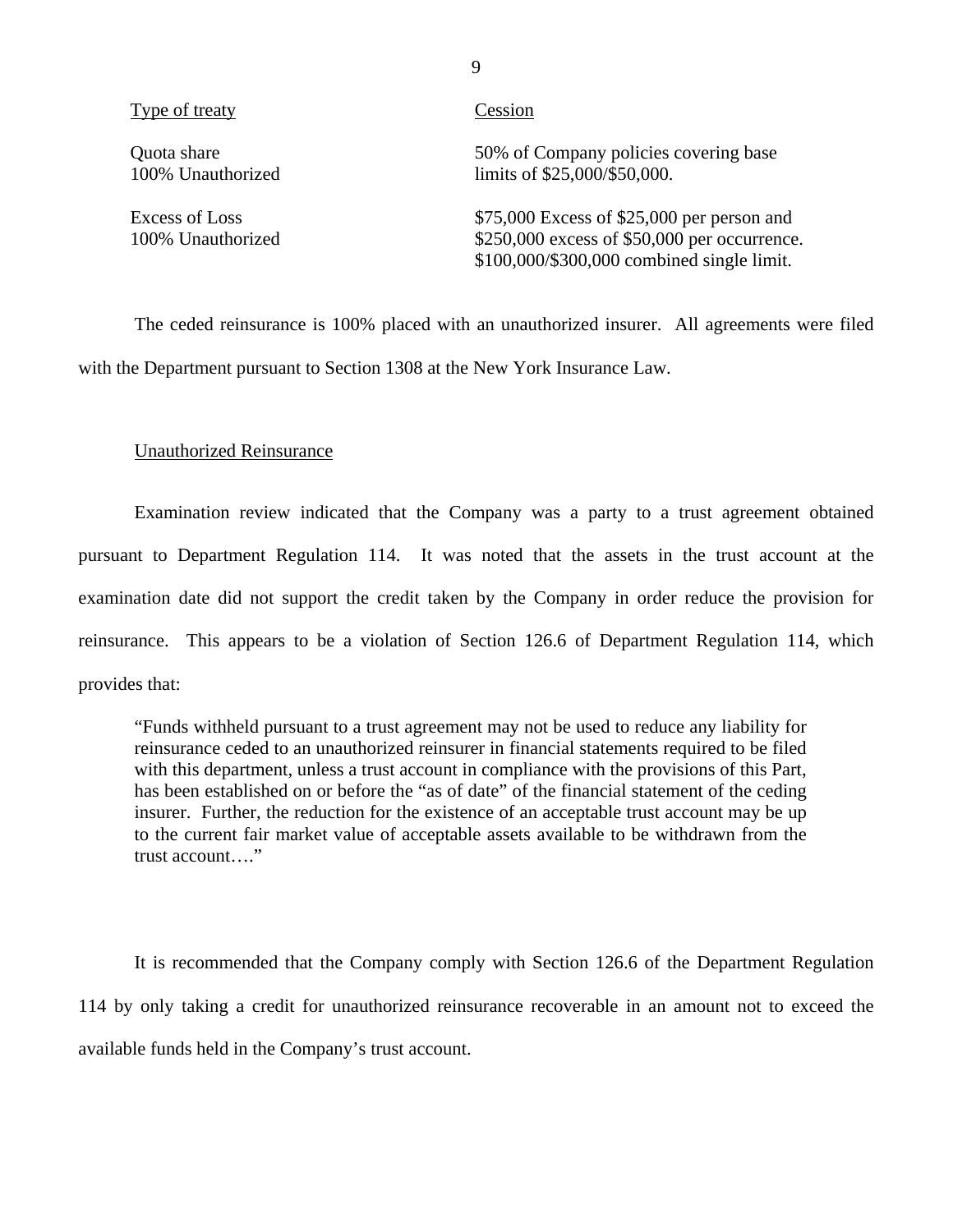### <span id="page-11-0"></span>D. Holding Company System

Global Liberty is a wholly owned subsidiary of Anchor Holdings Group Inc, which is ultimately controlled by Mr. Hossni Elhelbawi.

A review of the 2003 holding company registration statement filed with this Department indicated that such filing was complete but not filed in a timely manner. Pursuant to Part 80-1.4 of Department Regulation 52, all controlled insurers are required to file an annual holding company registration statement (Form HC1) within 120 days following the end of its ultimate holding company's fiscal year.

It is recommended that the Company file its annual holding company registration statements in a timely manner, pursuant to the provisions of Part 80-1.4 of Department Regulation 52.

A review of the Company's compliance with the holding company statement filing indicated that following the change in identity of Global Liberty upon the Company's January 27, 2003 acquisition by the current ownership, an amended holding company registration statement was not filed in compliance with Section 1503 of the New York Insurance Law.

It is recommended that the Company file an amended holding company registration statement in compliance with Section 1503 of the New York Insurance Law.

The Company did not comply with Part 80-2.2 of Department Regulation 52-A, which requires that it provide an annual report on its controlling producer on or before April 1, 2004.

It is recommended that the Company comply with Part 80-2.2 of Department Regulation 52-A by filing a report each year with the Department, as required of its controlling producer, Anchor Group Inc.

The following is a chart of the holding company system at December 31, 2003: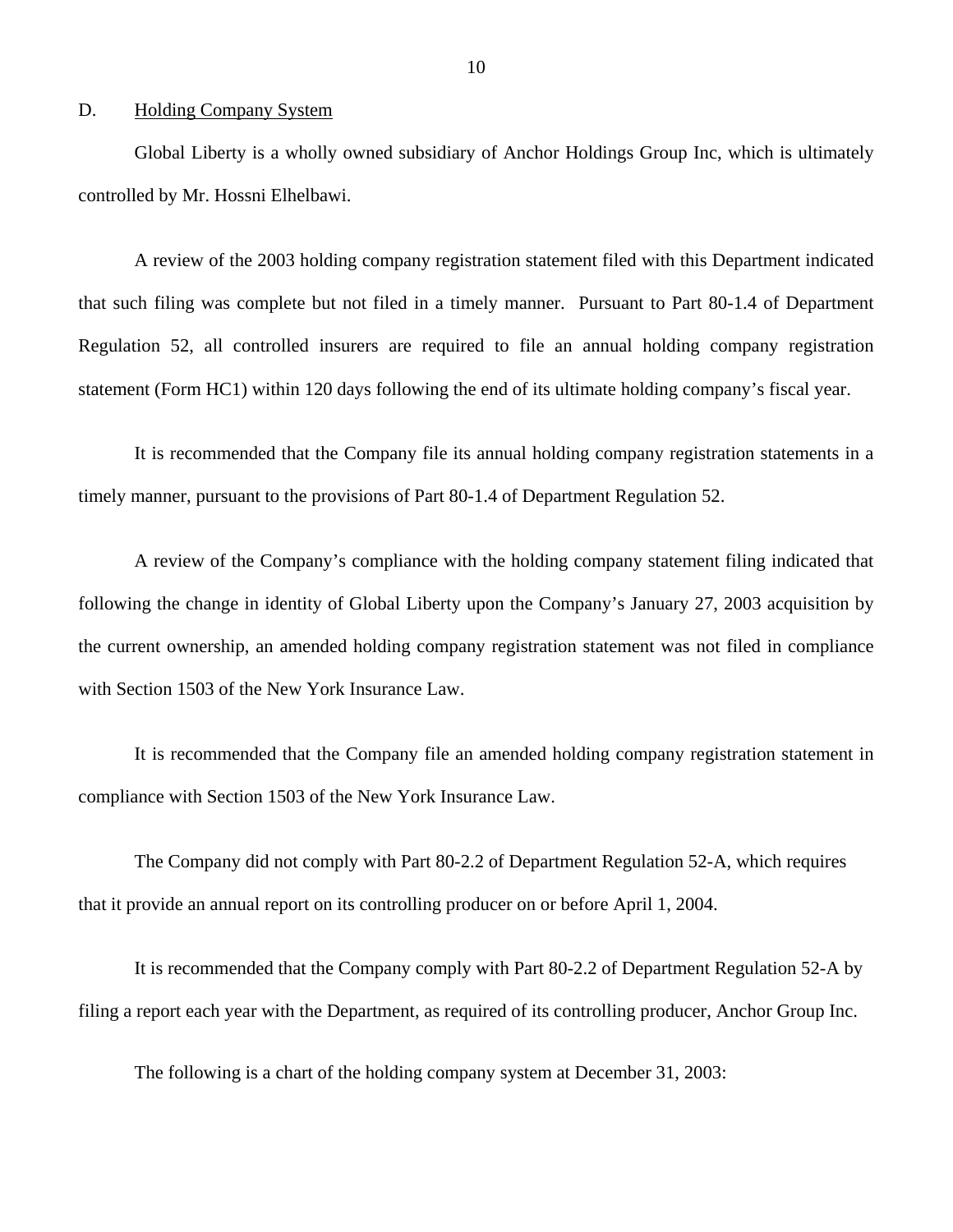

At December 31, 2003, the Company was party to the following agreements with other members of its holding company system:

## MGA Agreement

Effective February 1, 2003, under the captioned agreement, the MGA is responsible for the full management of the Company. The MGA performs all duties and responsibilities involving marketing, underwriting administration (including policy issuance, billing, terminations and reinstatements), claims administration, accounting and regulatory reporting, investments and general administration. This agreement was not filed with the Department in a timely manner, pursuant to Section 1505 of the New York Insurance Law.

## Expense Agreement

According to the captioned agreement, Global Liberty must repay Anchor Travel and Brokerage, Inc., and or Anchor Group Inc., for common operating expenses incurred for services provided. A review

11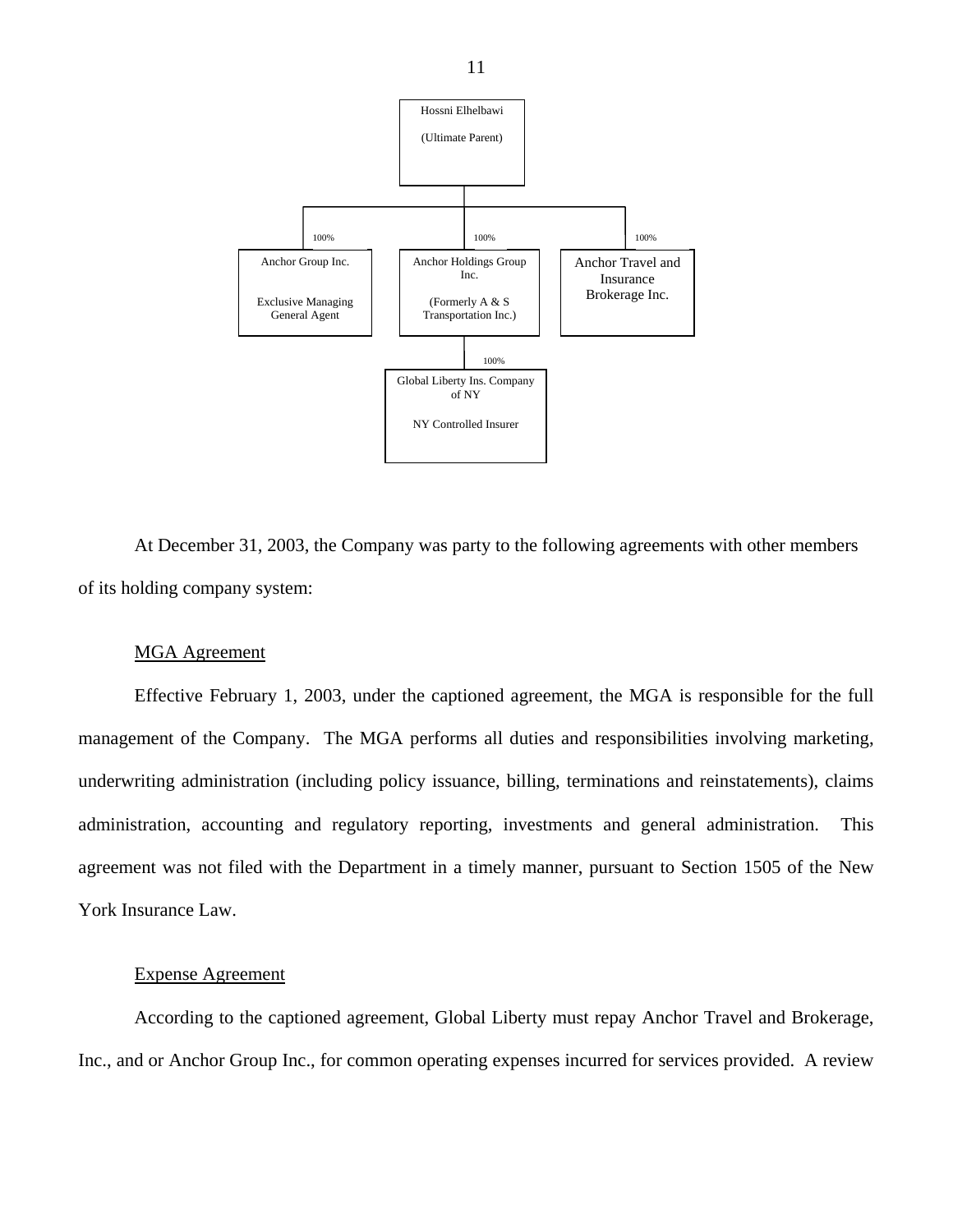<span id="page-13-0"></span>revealed that this agreement was not filed with the Department pursuant to Section 1505 of the New York Insurance Law.

It is recommended that the Company file all inter-company agreements in accordance with the provisions of Section 1505 of the New York Insurance Law.

## Stock Purchase Agreement

Pursuant to the captioned agreement effective December 22, 2003, the Company received \$1.5 million as a result of the sale of 447 shares of Global Liberty by Anchor Holding Group Inc. (immediate parent) to First Commercial Insurance Company ("FCIC"), a Florida domiciled insurer. FCIC, a nonadmitted New York insurer, is owned by Global Liberty board members, Reginald Beane, Rene Cambert, Luis Espinosa and Michael Camilleri, who all resigned as Company directors subsequent to the examination date in 2004. This transaction comprised a 44.7% transfer of ownership of the Company between the parties. It was noted that the subject transaction was not approved by the Department in violation of Section 1506 of the New York Insurance Law. Section 1506(a) of the New York Insurance Law states that no person, other than an authorized insurer, shall acquire control of any domestic insurer, whether by purchase of its securities or otherwise, unless it receives the superintendent's prior approval.

It is recommended that the Company comply with the provisions of Section 1506 of the New York Insurance Law.

# E. Abandoned Property Law

The Company had no abandoned property subject to the requirements of Section 1316 of the New York Abandoned Property Law.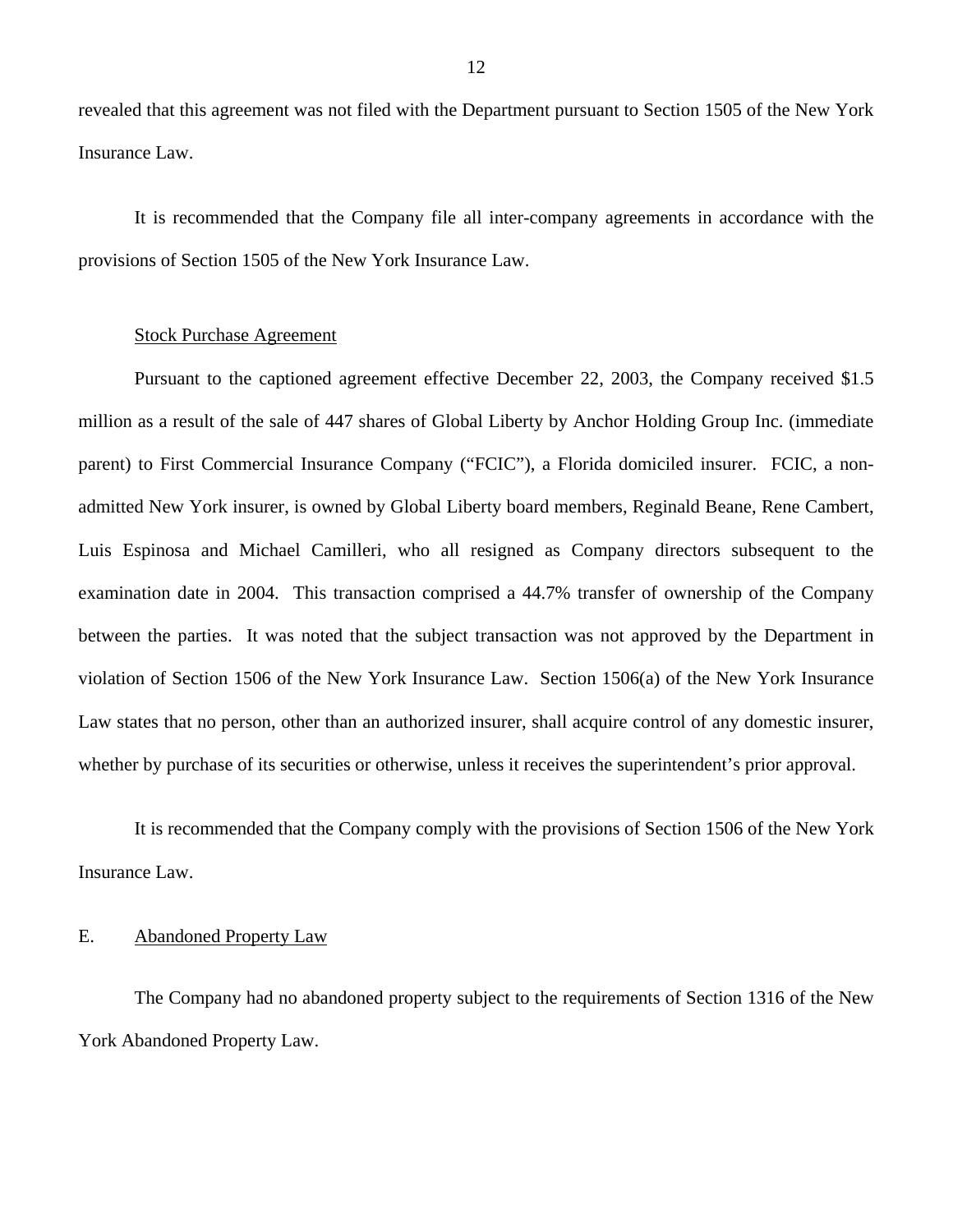# F. Significant Operating Ratios

The following ratios have been computed as of December 31, 2003, based upon the results of this examination:

| Net premiums written in 2003 to                 |     |
|-------------------------------------------------|-----|
| surplus as regards policyholders                | 28% |
| Liabilities to liquid assets (cash and invested |     |
| assets less investments in affiliates)          | 35% |
| Premiums in course of collection to surplus as  |     |
| regards policyholders                           |     |

All of the above ratios fall within the benchmark ranges set forth in the Insurance Regulatory Information System of the National Association of Insurance Commissioners.

The underwriting ratios presented below are on an earned/incurred basis and encompass

the nine month period covered by this examination:

|                                      | <b>Amounts</b> | Ratios  |
|--------------------------------------|----------------|---------|
| Losses and loss adjustment expenses  |                |         |
| incurred                             | \$248,463      | 71.7%   |
| Other underwriting expenses incurred | 309,485        | 89.3    |
| Net underwriting gain                | (211,501)      | (61.0)  |
| Premiums earned                      | \$346.447      | 100.00% |

## G. Accounts and Records

## Authorized Signatories

A review of the signatory requirements to Global Liberty's cash accounts revealed that the Company president and treasurer each have unlimited check signing authority. In addition, only the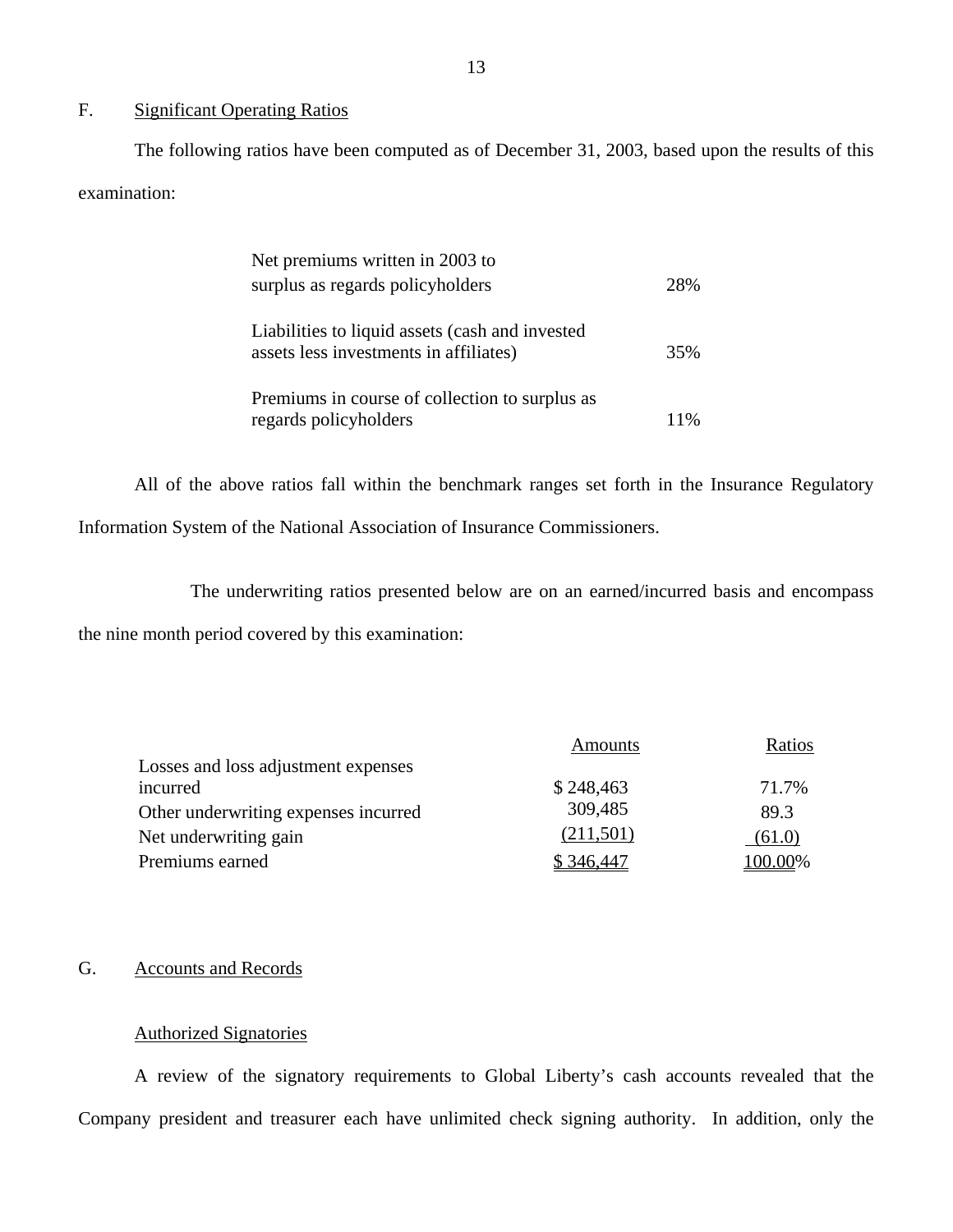Company's president has the authority to transfer Company funds via wire transfer. Insofar as these two officers having unlimited access and check signing authority without requiring two authorized signatures at specific dollar amounts, imposes a potential weakness in the internal controls over the Company's cash accounts.

It is recommended that the Company amend its current check signing and wire transfer procedures by requiring two signatures from authorized personnel contingent upon the amounts of funds to be disbursed.

## Delinquent MGA funds transfer

The Company utilizes a premium financing arrangement wherein the total annual premiums on Company issued policies are collected in full by the MGA. A review of the documentation in support of the settlement of the Company's December 31, 2003 agents' balances account revealed that the MGA did not remit to the Company in a timely manner such premium collections held by the MGA. Part 80.2.2 of the Department Regulation 52-A, as well as the Company's contract with the MGA, requires that the MGA remit all funds to the Company by the fifteenth of each month. The funds associated with this yearend account balance were remitted in April 2004, beyond the agreed monthly time period.

It is recommended that the Company comply with Part 80-2.2 of the Department Regulation 52-A by ensuring the monthly transfer of funds from the MGA's bank account to Global Liberty be made in accordance with their agreement.

#### Department Regulation 30

A review of the Company's books of account revealed that several expense transactions were erroneously recorded and joint operating expenses were not properly allocated pursuant to Regulation 30. Further, salaries were not allocated among the annual statement expense groups in the Underwriting and Investment Exhibit of the Company's filed annual statement.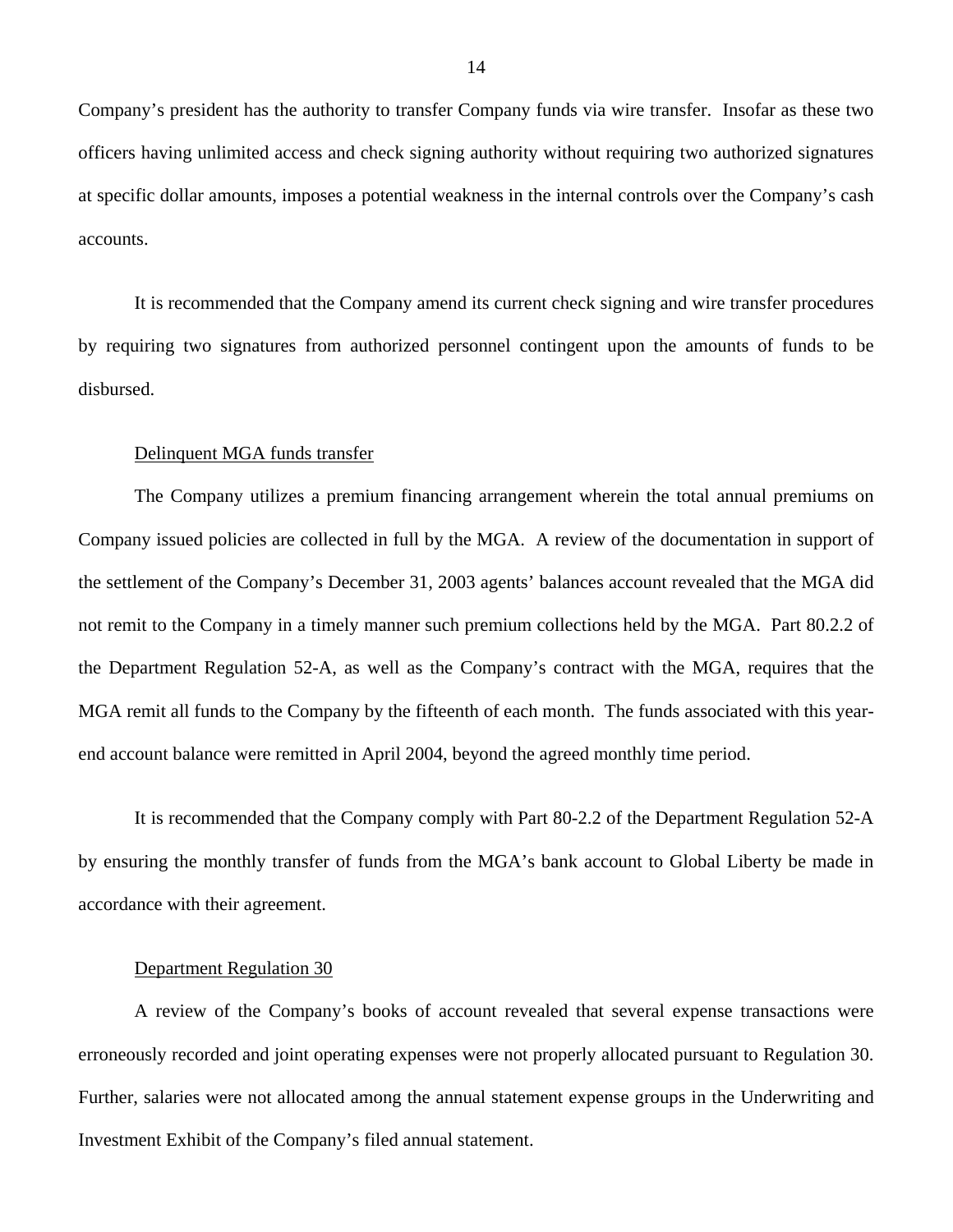It is recommended that the Company comply with the provisions of the Department Regulation 30 and follow the annual statement instructions in recording expenses and allocating joint operating expenses and salaries.

# Unsupported Expenditures

The Company made several disbursements of \$100 or more without the evidence of signed vouchers as required by Section 1217 of the New York Insurance Law.

It is recommended that the Company comply with Section 1217 of the New York Insurance Law by maintaining signed vouchers for disbursements of \$100 or more.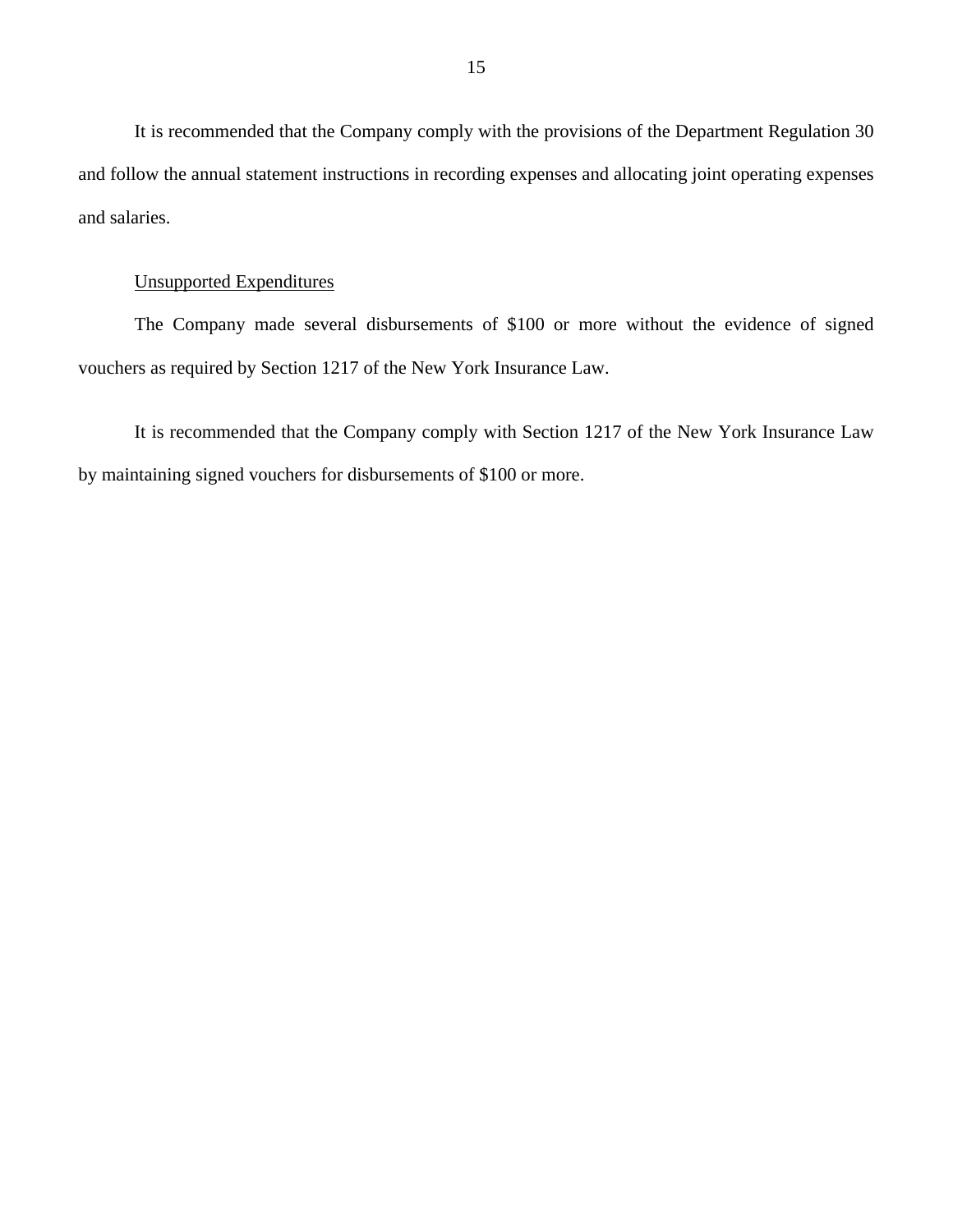# **3. FINANCIAL STATEMENTS**

# A Balance Sheet

The following shows the assets, liabilities and surplus as regards policyholders as determined by this examination as of December 31, 2003 and as reported by the Company:

|                                                    |             | <b>Not</b><br>Admitted | <b>Net</b><br>Admitted |
|----------------------------------------------------|-------------|------------------------|------------------------|
| Assets                                             | Assets      | Assets                 | Assets                 |
| <b>Bonds</b>                                       | \$1,052,330 | \$0                    | \$1,052,330            |
| Cash and short-term investments                    | 2,822,580   | $\boldsymbol{0}$       | 2,822,580              |
| Premiums and agents' balances in course of         |             |                        |                        |
| collection                                         | 327,951     | $\overline{0}$         | 327,951                |
| Reinsurance recoverables on loss and loss          |             |                        |                        |
| adjustment expense payments                        | 7,598       | $\overline{0}$         | 7,598                  |
| Interest, dividends and real estate income due and |             |                        |                        |
| accrued                                            | 6,121       | $\boldsymbol{0}$       | 6,121                  |
| Total assets                                       | .216.580    | $\overline{0}$         | \$4,216,580            |
|                                                    |             |                        |                        |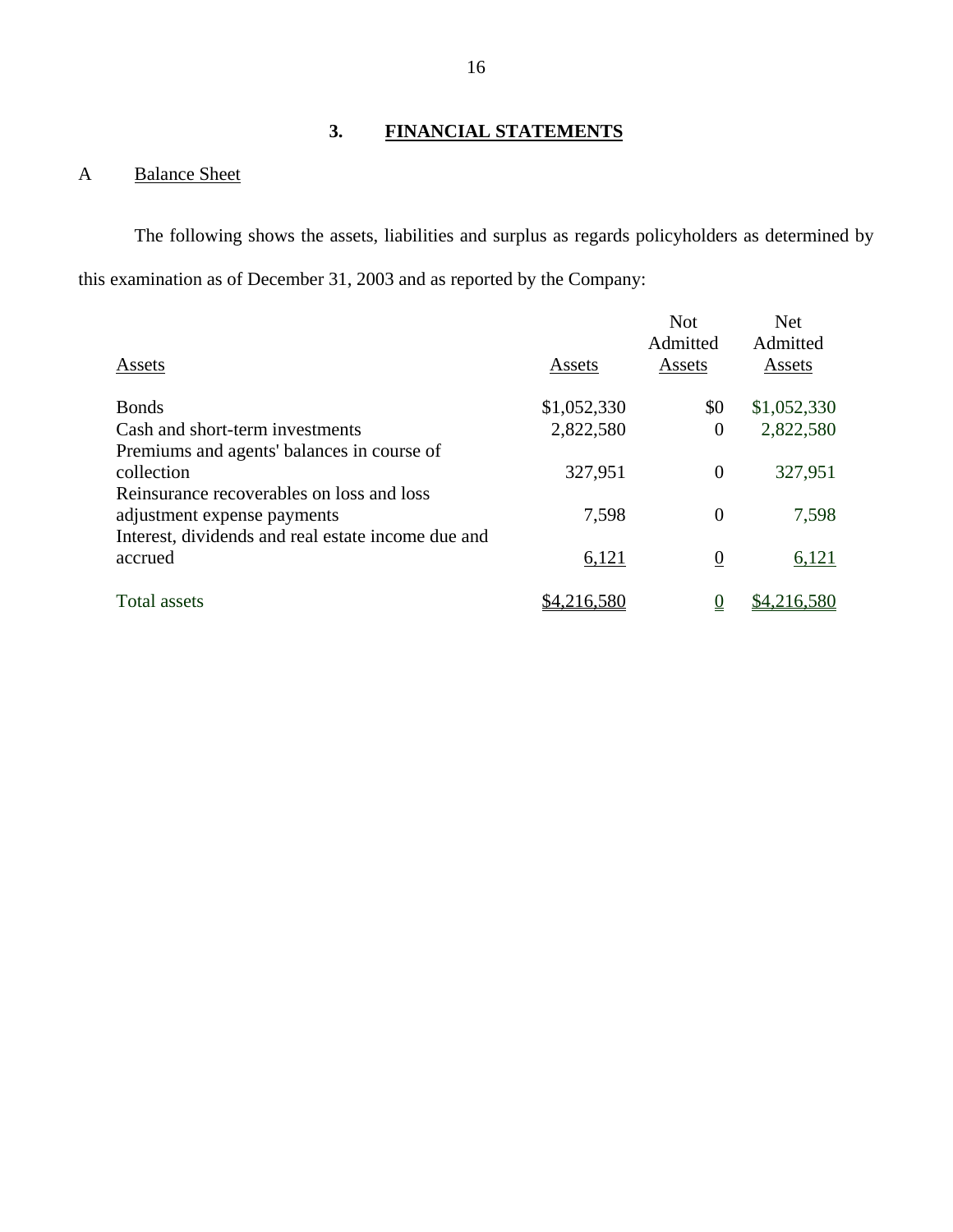| <b>Liabilities, Surplus and Other Funds</b>             |             |             |
|---------------------------------------------------------|-------------|-------------|
| Losses                                                  |             | \$154,584   |
| Loss adjustment expenses                                |             | 37,234      |
| Other expenses (excluding taxes, licenses and fees)     |             | 24,500      |
| Taxes, licenses and fees (excluding federal and foreign |             |             |
| income taxes)                                           |             | 12,076      |
| Unearned premiums                                       |             | 471,456     |
| Funds held by company under reinsurance treaties        |             | 646,282     |
| <b>Total liabilities</b>                                |             | \$1,346,132 |
| <b>Surplus and Other Funds</b>                          |             |             |
| Common capital stock                                    | \$1,000,000 |             |
| Gross paid in and contributed surplus                   | 2,063,844   |             |
| Unassigned funds (surplus)                              | (193, 396)  |             |
| Surplus as regards policyholders                        |             | 2,870,448   |
| Total liabilities, surplus and other funds              |             | \$4.216.580 |

NOTE: The Internal Revenue Service has never audited the Company's Federal Income Tax returns under the current ownership. The examiner is unaware of any potential exposure of the Company to any tax assessment and no liability has been established herein relative to such contingency.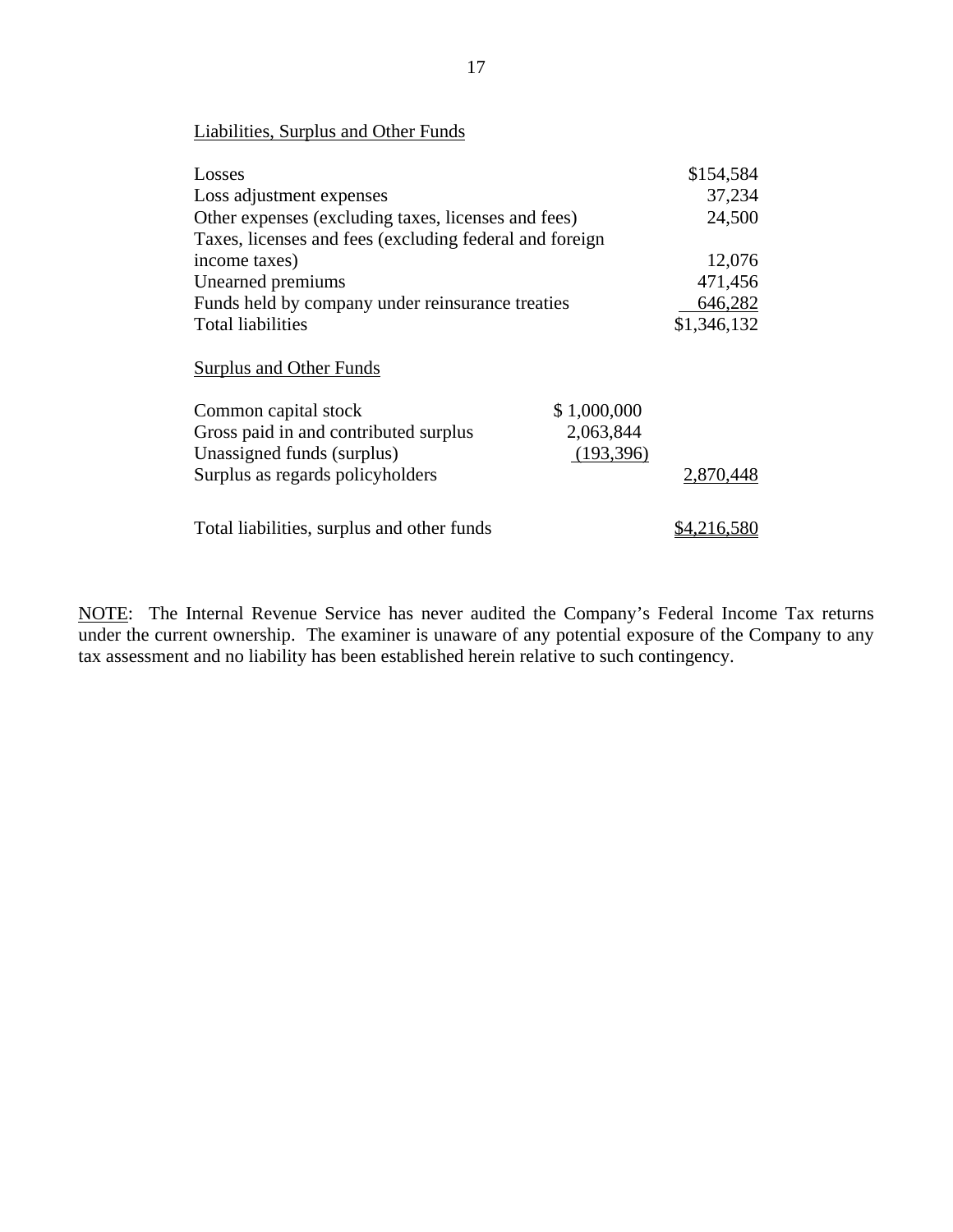# B. Underwriting and Investment Exhibit

Surplus as regards policyholders increased \$1,706,602 during the examination period September

14, 2000 through December 31, 2003, detailed as follows:

# Statement of Income

| <b>Underwriting Income</b>                      |           |                  |
|-------------------------------------------------|-----------|------------------|
| Premiums earned                                 |           | \$346,447        |
| Deductions:                                     |           |                  |
| Losses incurred                                 | \$167,414 |                  |
| Loss expenses incurred                          | 81,049    |                  |
| Other underwriting expenses incurred            | 309,485   |                  |
| Total underwriting deductions                   |           | 557,948          |
| Net underwriting loss                           |           | \$(211,501)      |
| <b>Investment Income</b>                        |           |                  |
| Net investment income earned                    | \$17,013  |                  |
| Net realized capital gain                       | 0         |                  |
| Net investment gain or (loss)                   |           | 17,013           |
| Aggregate write-ins for miscellaneous income    |           | 1,092            |
| Net income after dividends to policyholders and |           |                  |
| before federal and foreign income taxes         |           | \$ (193,396)     |
| Federal and foreign income taxes incurred       |           | $\boldsymbol{0}$ |
| Net income                                      |           | (193,396)        |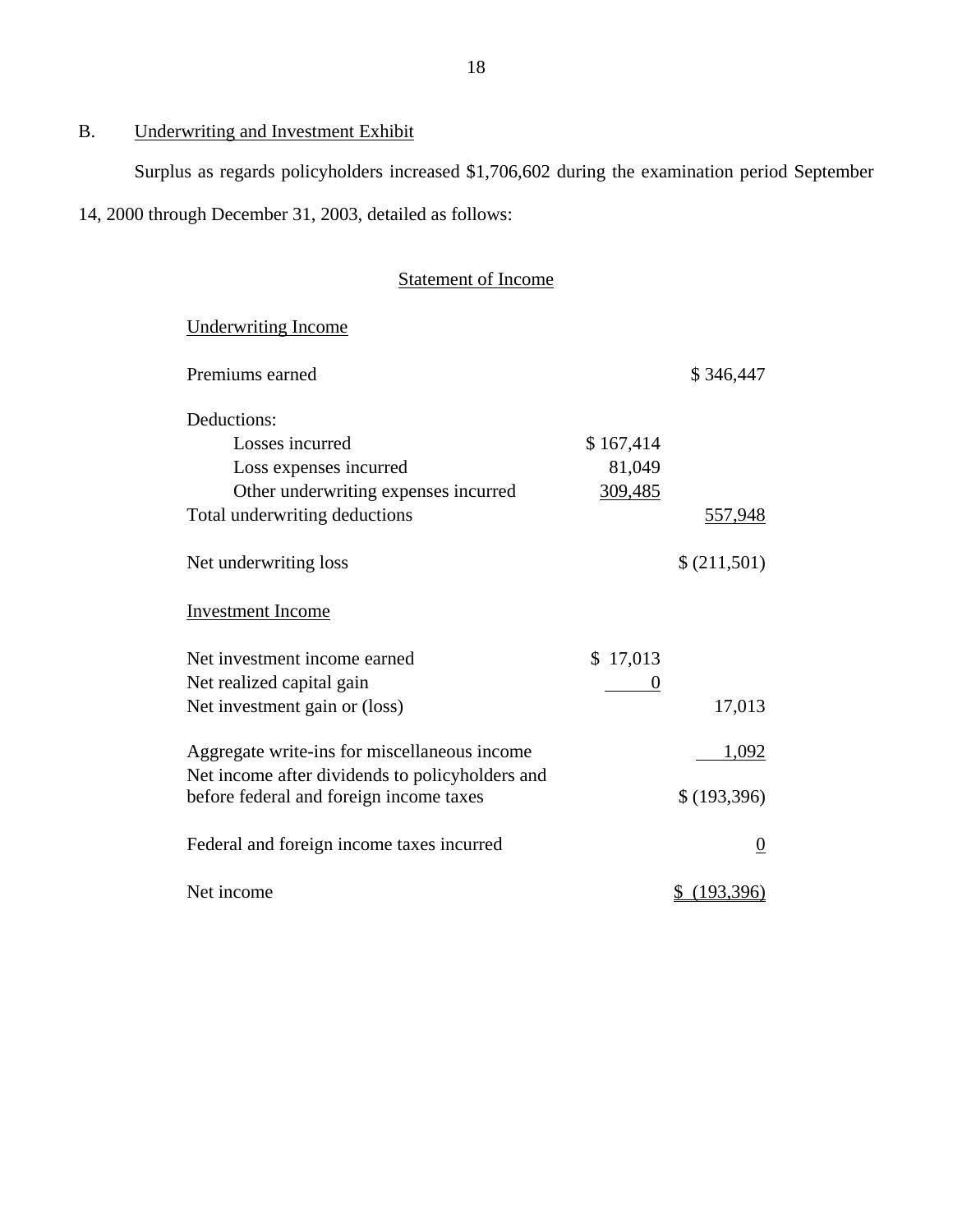### Capital and Surplus Account

Surplus as regards policyholders per report on organization as of September 14, 2000 \$1,163,844

**Surplus**  $$(193,396)$ Gains in **Surplus** Losses in Surplus Surplus Surplus<br>Net income  $\sqrt{(193,39)}$ Capital stock increase Gross paid in additional surplus Total increases and decreases \$ 300,000 \_1,600,000 \$ 1,900,000 \$(193,396)  $\overline{\phantom{a}}$   $\overline{\phantom{a}}$ Total increases and decreases  $$1,900,000$   $$(193,396)$ <br>Net increase (decrease) in surplus  $1,706,604$ Surplus as regards policyholders per report on examination

as of December 31, 2003 \$2,870,446

### **4. LOSSES AND LOSS ADJUSTMENT EXPENSES**

The examination liability for the captioned items of \$191,818 is the same as reported by the Company as of December 31, 2003. The examination analysis was conducted in accordance with generally accepted actuarial principles and practices and was based on statistical information contained in the Company's internal records and in its filed annual statements.

A review of the Company's 2003 total paid losses and defense and cost containment expenses revealed some discrepancy between the corresponding payments reported in Schedule P and the Company's year-end loss run. In addition, the Company's internal records were insufficient to verify Schedule P's adjusting and other expense payments and claims count information.

It is recommended that the Company maintain sufficient internal records to support its Schedule P paid losses, loss adjustment expenses and claims count.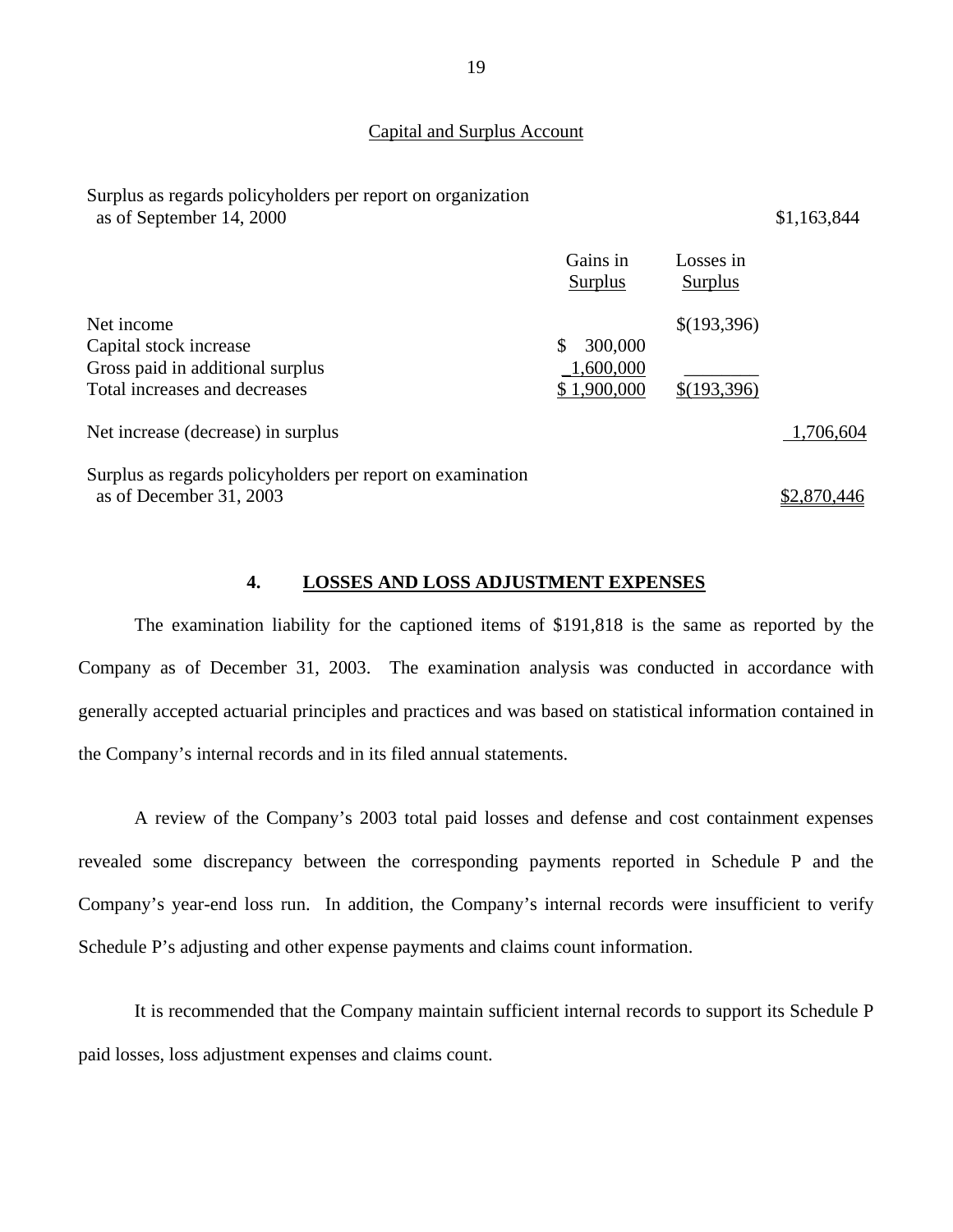<span id="page-21-0"></span>A review of the Company's claim files revealed that there was insufficient documentation, in the form of reserve calculation worksheets, to verify the case reserve amounts required for the individual claim files.

It is recommended that management ensure that sufficient documentation to verify case reserve amounts is maintained for each Company claim file.

### **5. MARKET CONDUCT ACTIVITIES**

In the course of this examination, a review was made of the manner in which the Company conducts its business practices and fulfills its contractual obligations to policyholders and claimants. The review was general in nature and is not to be construed to encompass the more precise scope of a market conduct investigation, which is the responsibility of the Market Conduct Unit of the Property Bureau of this Department.

The general review was directed at practices of the Company in the following areas:

- A. Sales and advertising
- B. Underwriting
- C. Rating
- D. Claims and complaint handling

No problem areas were encountered.

## **6. COMPLIANCE WITH PRIOR REPORT ON EXAMINATION**

This is the first financial condition examination. Therefore, there is no prior report on examination.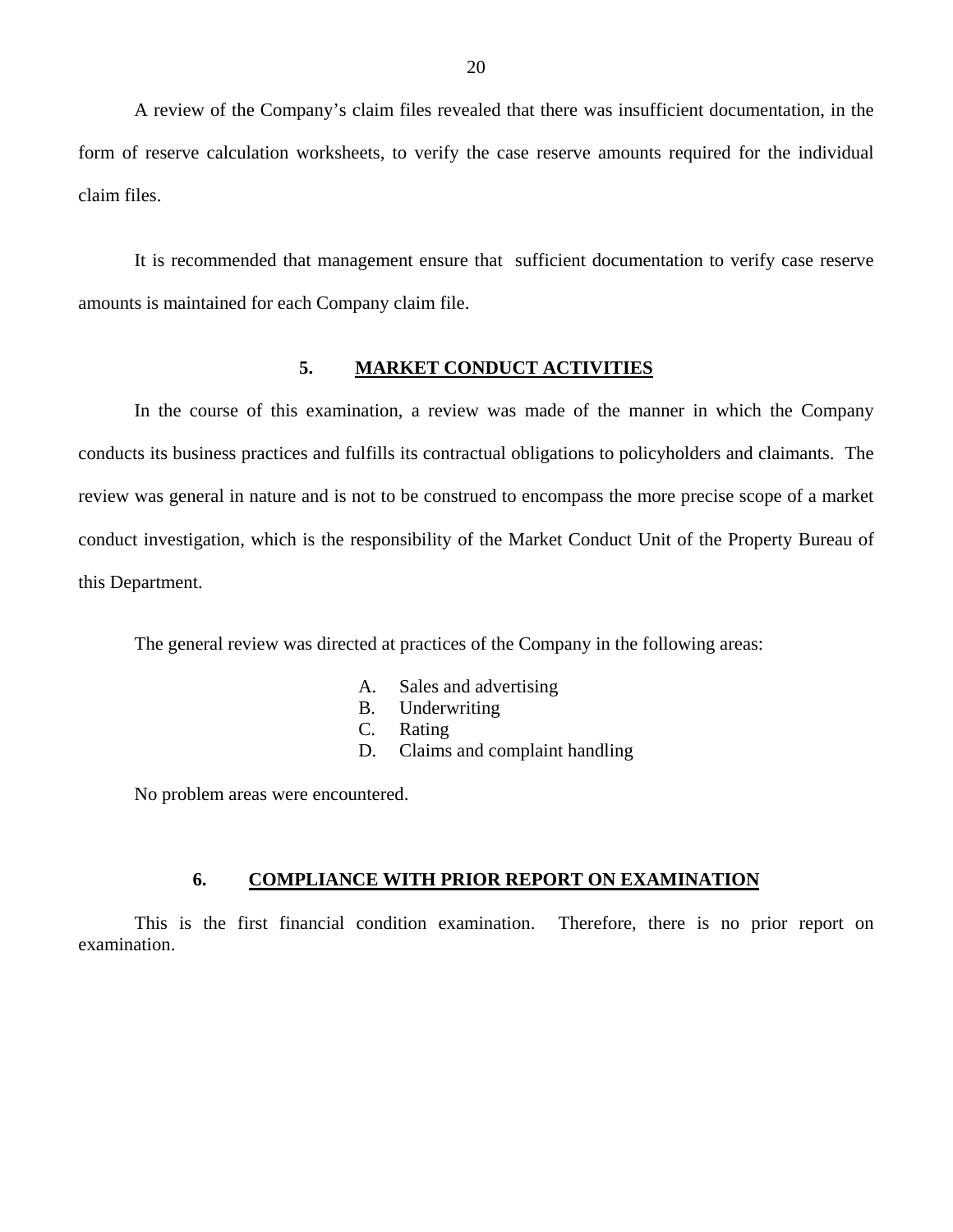# **7. SUMMARY OF COMMENTS AND RECOMMENDATIONS**

# <span id="page-22-0"></span>ITEM PAGE NO.

# Management

- A. Management<br>i. It is recommended that management comply with Section 1206 of the 3 New York Insurance Law by filing with the Department an amended charter reflecting an increase to the Company's capital stock from \$700,000 to \$1,000,000.
- ii. It is also recommended that management comply with Section 1206 of 4 the New York Insurance Law, which requires that the Company file any proposed charter amendments for this Department's approval prior to its implementation.
- iii. It is recommended that the board of directors hold their scheduled 6 annual and interim meetings as called for in the Company's charter and by-laws.
- iv. It is recommended that the board of directors comply with Section 6 1411(a) of the New York Insurance Law by approving all Company investment decisions.
- v. It is recommended that management ensure that signed conflict of 7 interest statements are received and maintained on file for all officers and board of directors of the Company.
- vi. It is recommended that the Company establish written procedures for 7 enforcing its conflict of interest policy and which permit the board of directors to properly oversee and handle any conflicts disclosed. The board shall maintain complete minutes of its proceedings on such matters.
- B. Territory and Plan of Operation
- i. It is recommended that management comply with Section 2112 of the 8 New York Insurance Law filing with the Department the requisite certificate of appointment of the Company's appointed MGA.
- C. Ceded Reinsurance

It is recommended that the Company comply with Section 126.6 of the 9 Department Regulation 114 by only taking a credit for unauthorized reinsurance recoverable in an amount not to exceed the available funds held in the Company's trust account.

21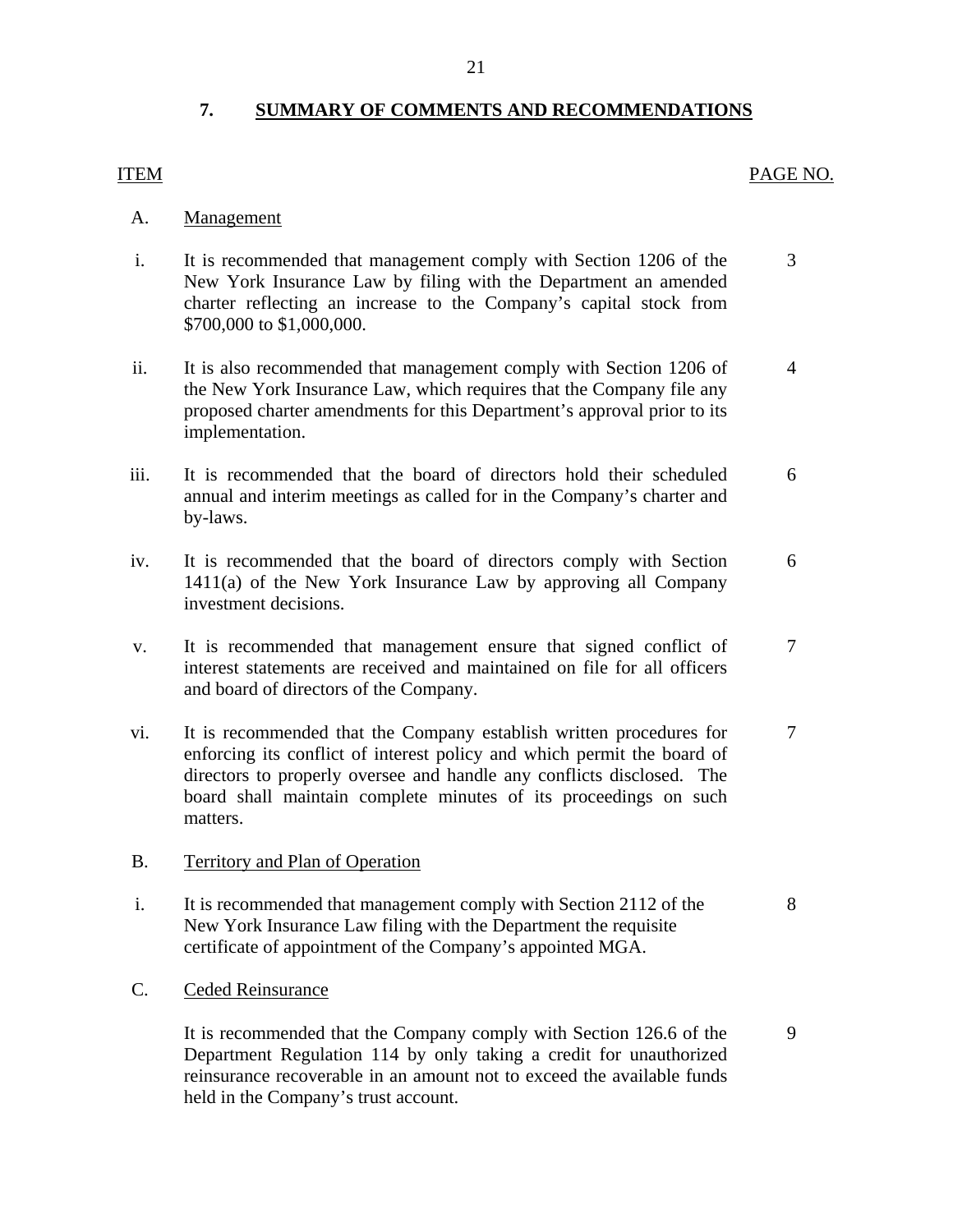## D. Holding Company System

- i. It is recommended that the Company file its annual holding company 10 registration statements in a timely manner pursuant to the provisions of Part 80-1.4 of Department Regulation 52.
- ii. It is recommended that the Company file an amended holding company 10 registration statement in compliance with Section 1503 of the New York Insurance Law.
- iii. It is recommended that the Company comply with Part 80-2.2 of 10 Department Regulation 52-A by filing a report each year with the Department, as required of its controlling producer, Anchor Group Inc
- iv. It is recommended that the Company file all inter-company agreements 12 in accordance with the provisions of Section 1505 of the New York Insurance Law.
- v. It is recommended that the Company comply with the provisions of 12 Section 1506 of the New York Insurance Law.

## E. Accounts and Records

- i. It is recommended that the Company amend its current check signing 14 and wire transfer procedures by requiring two signatures from authorized personnel contingent upon the amounts of funds to be disbursed.
- ii. It is recommended that the Company comply with Part 80-2.2 of the 14 Department Regulation 52-A by ensuring the monthly transfer of funds from the MGA's bank account to Global Liberty be made in accordance with their agreement.
- iii. It is recommended that the Company comply with the provisions of the 15 Department Regulation 30 and follow the annual statement instructions in recording expenses and allocating joint operating expenses and salaries.
- iv. It is recommended that the Company comply with Section 1217 of the 15 New York Insurance Law by maintaining signed vouchers for disbursements of \$100 or more.
- G. Loss and Loss Adjustment Expenses
- i. It is recommended that the Company maintain sufficient internal records 19 to support its Schedule P paid losses, loss adjustment expenses and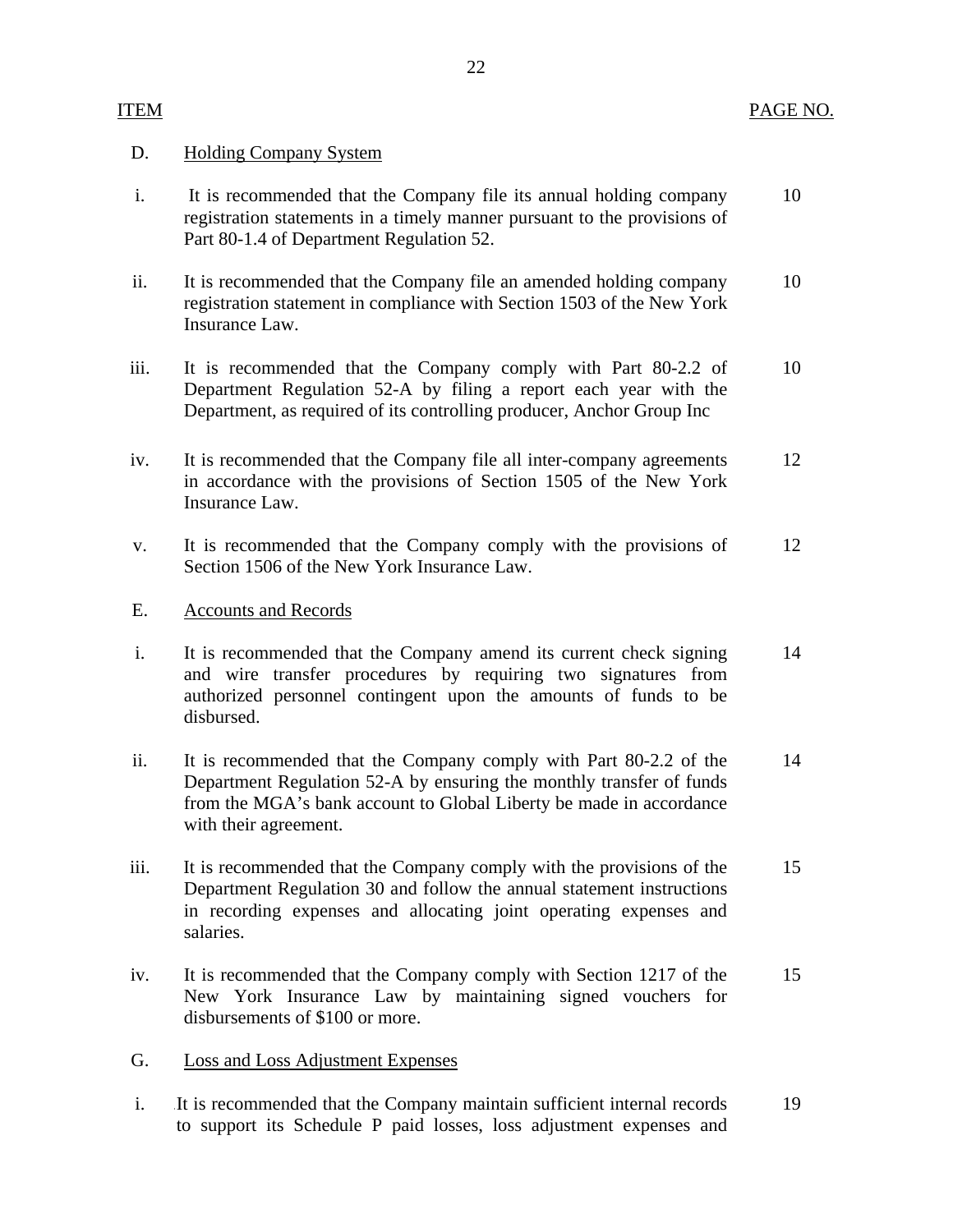claims count.

ii. It is recommended that management ensure that sufficient documentation to verify case reserve amounts is maintained for each Company claim file. 20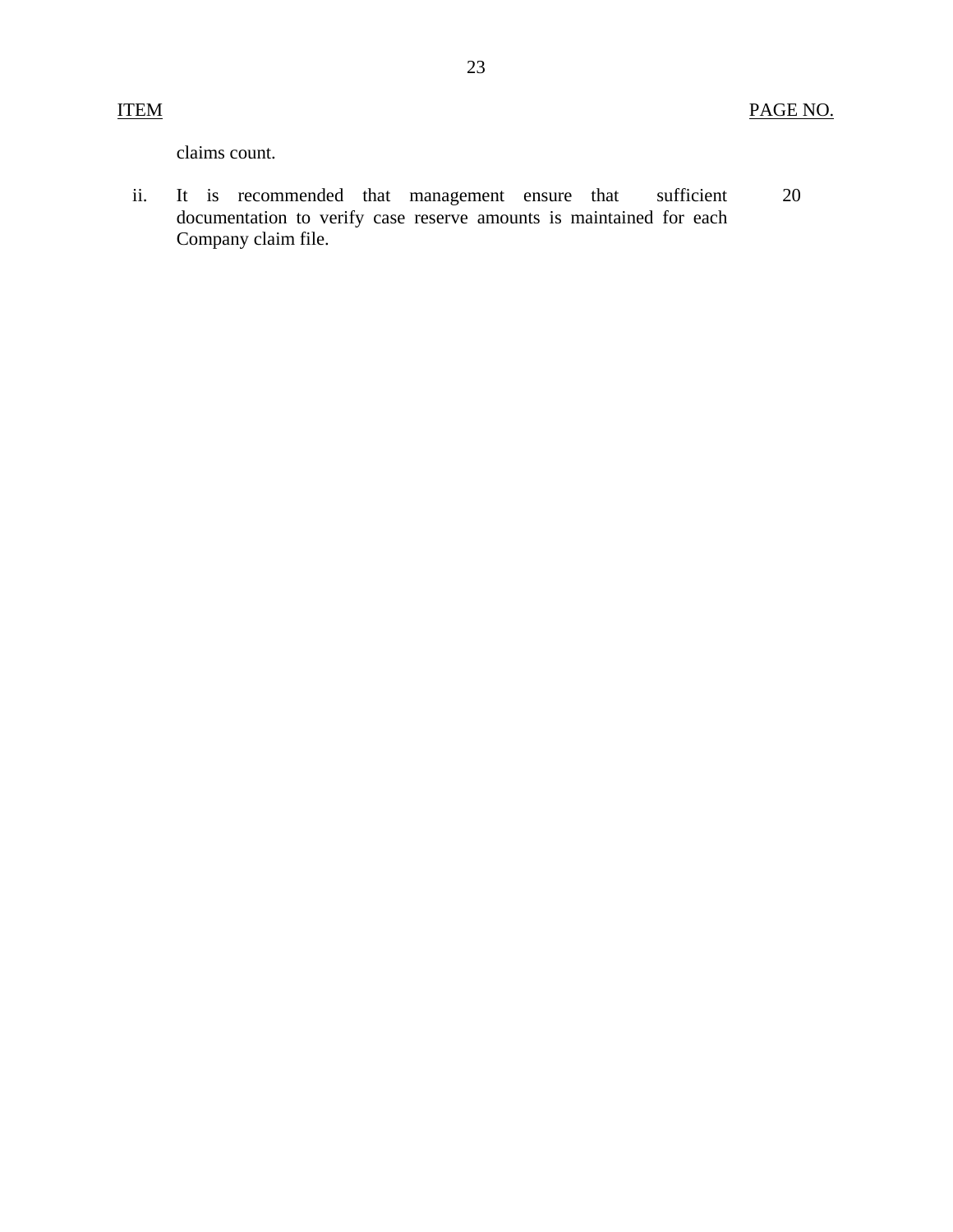Respectfully submitted,

 $\sqrt{s/2}$ Kenneth I. Merritt Senior Insurance Examiner

STATE OF NEW YORK ) )SS:  $\mathcal{L}$ COUNTY OF NEW YORK )

KENNETH I. MERRITT, being duly sworn, deposes and says that the foregoing report, subscribed to by him, is true to the best of his knowledge and belief.

 $\overline{a}$  /s/ Kenneth I. Merritt

Subscribed and sworn to before me

this  $\qquad \qquad \text{day of} \qquad \qquad .2005.$